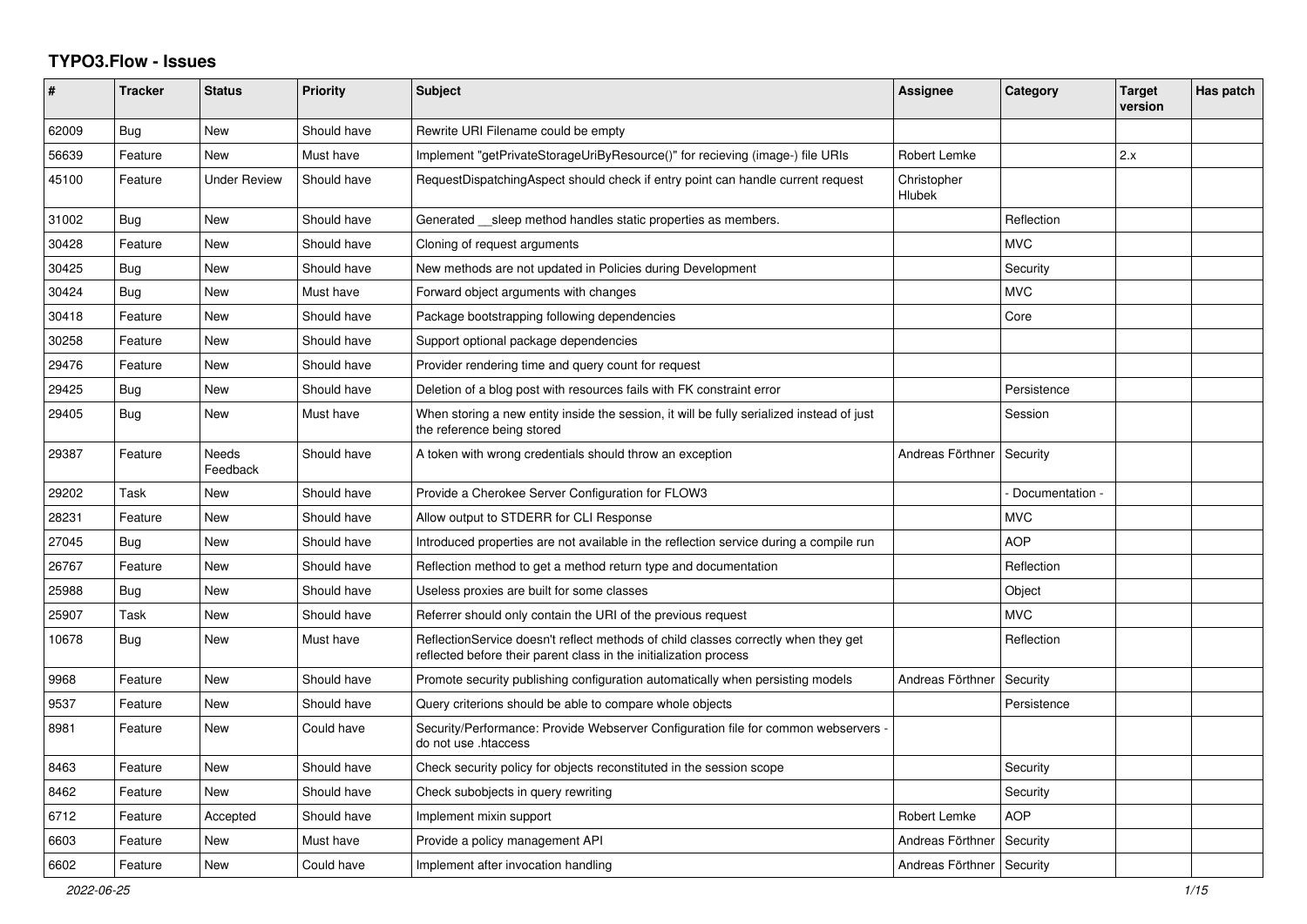| $\vert$ # | <b>Tracker</b>   | <b>Status</b>            | <b>Priority</b> | <b>Subject</b>                                                                                          | Assignee                     | Category                  | <b>Target</b><br>version | Has patch |
|-----------|------------------|--------------------------|-----------------|---------------------------------------------------------------------------------------------------------|------------------------------|---------------------------|--------------------------|-----------|
| 6601      | Task             | On Hold                  | Could have      | Introduce a new roles definition syntax including runtime constraints                                   | Andreas Förthner             | Security                  |                          |           |
| 6178      | Feature          | New                      | Should have     | Implement FileType and FileSize validators                                                              |                              | Validation                |                          |           |
| 5774      | Feature          | New                      | Should have     | Package Manager should clear all cache entries tagged with %PACKAGE%                                    |                              | Package                   |                          |           |
| 5442      | Feature          | New                      | Should have     | Destroy session / logout user on deleting an account                                                    | Andreas Förthner             | Security                  |                          |           |
| 4146      | Feature          | Accepted                 | Should have     | Support typed parameters for validation                                                                 | Karsten<br>Dambekalns        | Validation                |                          |           |
| 3755      | Task             | New                      | Must have       | Concurrency stress testing and cache mechanism                                                          |                              | - Testing -               |                          |           |
| 3728      | Feature          | <b>New</b>               | Should have     | Support arrays of objects as controller arguments                                                       |                              | <b>MVC</b>                |                          |           |
| 3621      | Feature          | <b>New</b>               | Should have     | Implement dynamic firewall filter registration                                                          | Andreas Förthner             | Security                  |                          |           |
| 3619      | Feature          | New                      | Should have     | Implement System Policy Support/System Security                                                         | Andreas Förthner             | Security                  |                          |           |
| 3588      | Feature          | Accepted                 | Should have     | Support value objects in the Object Factory                                                             | Robert Lemke                 | Object                    |                          |           |
| 3587      | Feature          | <b>New</b>               | Could have      | Enforce validation rules for value objects already in constructor                                       |                              | Validation                |                          |           |
| 3580      | Feature          | New                      | Must have       | Create an administration panel for the FLOW3 Development context                                        |                              | <b>MVC</b>                |                          |           |
| 3312      | Feature          | <b>Needs</b><br>Feedback | Should have     | Allow for easy logging by annotations                                                                   | Robert Lemke                 | Log                       |                          |           |
| 3306      | Feature          | Accepted                 | Should have     | Flush routes cache automatically on class file modifications                                            | Robert Lemke                 | <b>MVC</b>                |                          |           |
| 3153      | Feature          | <b>New</b>               | Should have     | Support of action based filter rules defined by annotation.                                             |                              | <b>MVC</b>                |                          |           |
| 2974      | <b>Bug</b>       | New                      | Must have       | Aspect / Proxy Cache is not emptied automatically if an interface used for introduction<br>was modified | Robert Lemke                 | <b>AOP</b>                |                          |           |
| 1856      | Feature          | <b>New</b>               | Should have     | The Package Manager checks dependencies between packages on each activation /<br>deactivation           | Christopher<br><b>Hlubek</b> | Package                   |                          |           |
| 1785      | Feature          | <b>New</b>               | Must have       | Automatic garbage collection for expired cache entries                                                  |                              | Cache                     |                          |           |
| 890       | Feature          | New                      | Should have     | Add priority for advice chains                                                                          | Robert Lemke                 | <b>AOP</b>                |                          |           |
| 65684     | <b>Bug</b>       | <b>New</b>               | Should have     | Could not acquire lock for ClassLoader cache creation                                                   | Sebastian Heuer              |                           |                          | No        |
| 64842     | Feature          | <b>New</b>               | Could have      | Validation of Property should also happen before Property Mapping.                                      |                              |                           |                          | No        |
| 62740     | Bug              | New                      | Should have     | Add check on literal in TypeHandlingUtility::isCollectionType                                           |                              | Utility                   |                          | No        |
| 62292     | Major<br>Feature | New                      | Should have     | Support for entity translation                                                                          |                              | 118n                      | 2.x                      | No        |
| 61043     | Task             | New                      | Should have     | Rename ClassSchema to ModelSchema                                                                       |                              | Reflection                |                          | No        |
| 60095     | Feature          | <b>Under Review</b>      | Should have     | LockManager's LockHoldingStackPage should be configurable                                               |                              | Configuration             |                          | No        |
| 59878     | <b>Bug</b>       | New                      | Must have       | TYPO3\Flow\Core\Booting\Exception\SubProcessException thrown in file Scripts.php                        |                              | Error Handler<br>Report - | 1.1.1                    | No        |
| 59747     | Bug              | New                      | Should have     | TYPO3\Flow\Error\Exception thrown in file ErrorHandler.php                                              |                              |                           |                          | No        |
| 59672     | Feature          | <b>Under Review</b>      | Should have     | Add support for Doctrine 2.5 embeddables                                                                | Alexander Berl               | Persistence               |                          | No        |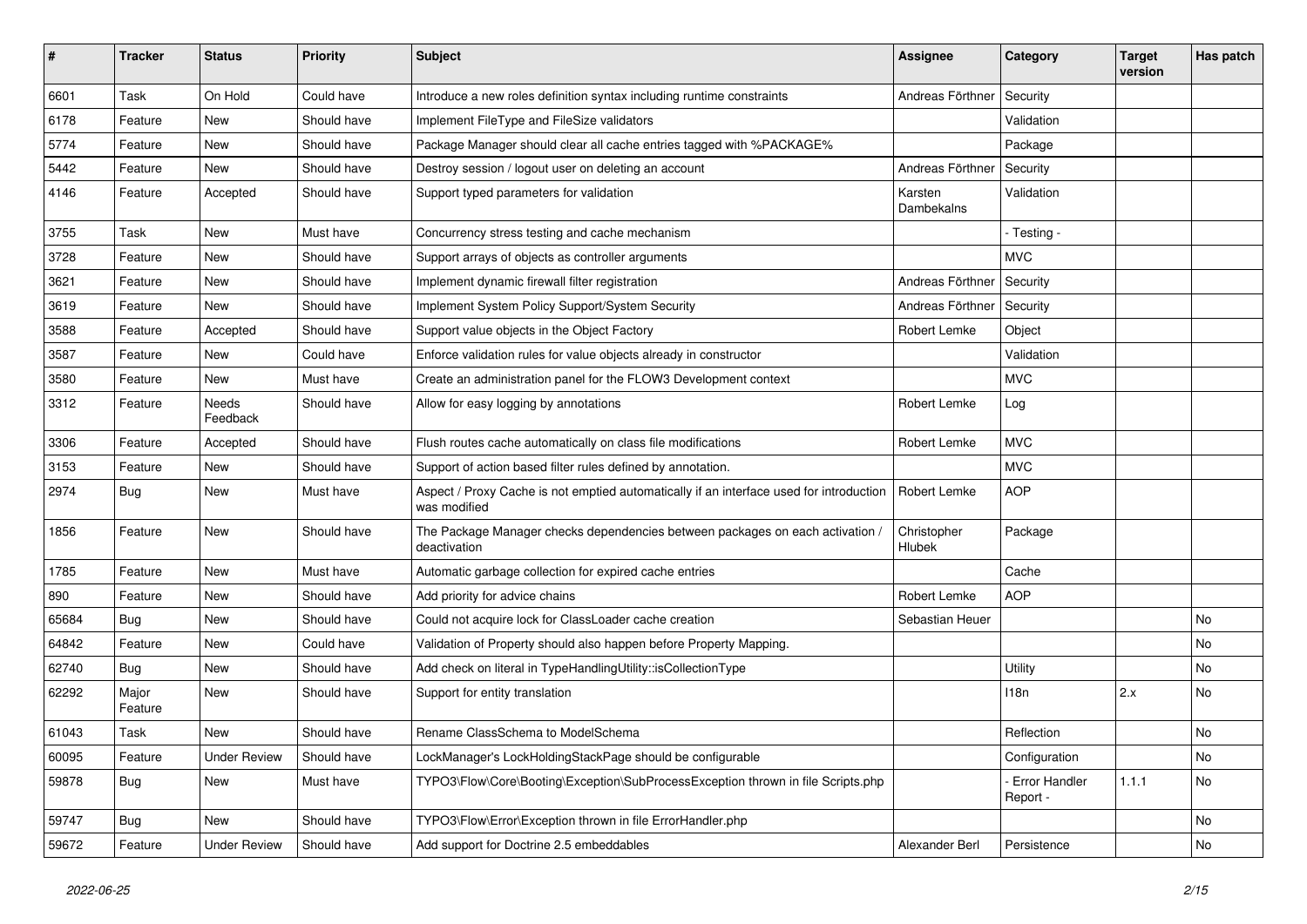| ∦     | <b>Tracker</b>   | <b>Status</b>            | <b>Priority</b> | <b>Subject</b>                                                                                      | <b>Assignee</b>             | Category                         | <b>Target</b><br>version | Has patch |
|-------|------------------|--------------------------|-----------------|-----------------------------------------------------------------------------------------------------|-----------------------------|----------------------------------|--------------------------|-----------|
| 59442 | Bug              | <b>Under Review</b>      | Should have     | Composite primary keys including foreign entity don't work                                          |                             | Persistence                      |                          | No        |
| 59366 | <b>Bug</b>       | <b>Under Review</b>      | Should have     | fix* lifecycle callbacks should not be registered for unproxied entities                            |                             | Persistence                      |                          | <b>No</b> |
| 59357 | Bug              | New                      | Should have     | Using the PackageManager directly instead of the Interface results in unexpected<br>behavior        |                             |                                  |                          | No        |
| 59322 | Bug              | <b>New</b>               | Should have     | Mssing field exception should show missing migrations as well                                       |                             | Persistence                      |                          | <b>No</b> |
| 59244 | Feature          | New                      | Should have     | Message or Container needs context                                                                  |                             |                                  |                          | No        |
| 59140 | Bug              | New                      | -- undefined -- | TYPO3\Flow\Error\Exception thrown in file ErrorHandler.php                                          |                             | <b>Error Handler</b><br>Report - |                          | No        |
| 59084 | Bug              | <b>New</b>               | Should have     | if 403 Exception show reason                                                                        |                             |                                  |                          | <b>No</b> |
| 59049 | Bug              | New                      | Should have     | TYPO3\Flow\Error\Exception thrown in file ErrorHandler.php                                          |                             | Error Handler<br>Report -        |                          | No        |
| 59023 | Bug              | New                      | Should have     | BooleanConverter should not convert empty values to boolean                                         |                             | Property                         |                          | No        |
| 58996 | Bug              | New                      | Should have     | ResourceManager adding to persistence                                                               |                             |                                  |                          | <b>No</b> |
| 58975 | Bug              | New                      | Must have       | Fix command for Linux in Qucikstart documentation                                                   |                             | Documentation -                  |                          | No        |
| 58927 | Bug              | New                      | Should have     | Overlapping ressouce definitions in Policy yaml resolved incorrectly                                |                             | Security                         | 2.1                      | No        |
| 58894 | <b>Bug</b>       | New                      | Must have       | MySQL max key length exceeded during Neos setup                                                     |                             | Error Handler<br>Report -        | 2.x                      | No        |
| 58852 | Bug              | New                      | Should have     | TYPO3\Flow\Security\Exception\AccessDeniedException should clarify which action<br>fails to execute |                             | Security                         |                          | No        |
| 58773 | Bug              | Accepted                 | Should have     | Improve NoMatchingRouteException                                                                    | Bastian<br>Waidelich        | MVC - Routing                    |                          | No        |
| 58744 | Bug              | New                      | Should have     | Can not split configuration in settings.yaml                                                        |                             |                                  |                          | No        |
| 58622 | Feature          | <b>New</b>               | Must have       | Clearer Exception: Array to string conversion                                                       |                             | Core                             |                          | No        |
| 58579 | Feature          | New                      | Should have     | Adding own environment constants to Flow                                                            |                             |                                  | 2.x                      | No        |
| 58494 | Bug              | <b>Needs</b><br>Feedback | Must have       | Inifinite redirects if index.php presents in URI                                                    | <b>Bastian</b><br>Waidelich | MVC - Routing                    |                          | No        |
| 58408 | Task             | <b>New</b>               | Should have     | Disable manualy persisting                                                                          |                             |                                  |                          | No        |
| 58193 | Bug              | <b>Under Review</b>      | Should have     | Forward-port changelogs to master branch                                                            | Karsten<br>Dambekalns       |                                  |                          | No        |
| 58184 | Major<br>Feature | New                      | Should have     | HTTP request argument building for different use cases                                              |                             | Http                             |                          | No        |
| 58153 | <b>Bug</b>       | New                      | Should have     | Session - Scope, Property with interface annotation fails at wakeup                                 |                             | <b>AOP</b>                       | 2.1                      | No        |
| 57972 | Bug              | New                      | Should have     | Missing @ManyToOne in example for resource                                                          |                             | Documentation -                  |                          | No        |
| 57815 | <b>Bug</b>       | New                      | Should have     | Invalid resources are saved in the persistent resources folder                                      |                             | Resource                         |                          | No        |
| 57796 | <b>Bug</b>       | New                      | Should have     | XLIFF Fails if id === nodedata                                                                      |                             |                                  |                          | No        |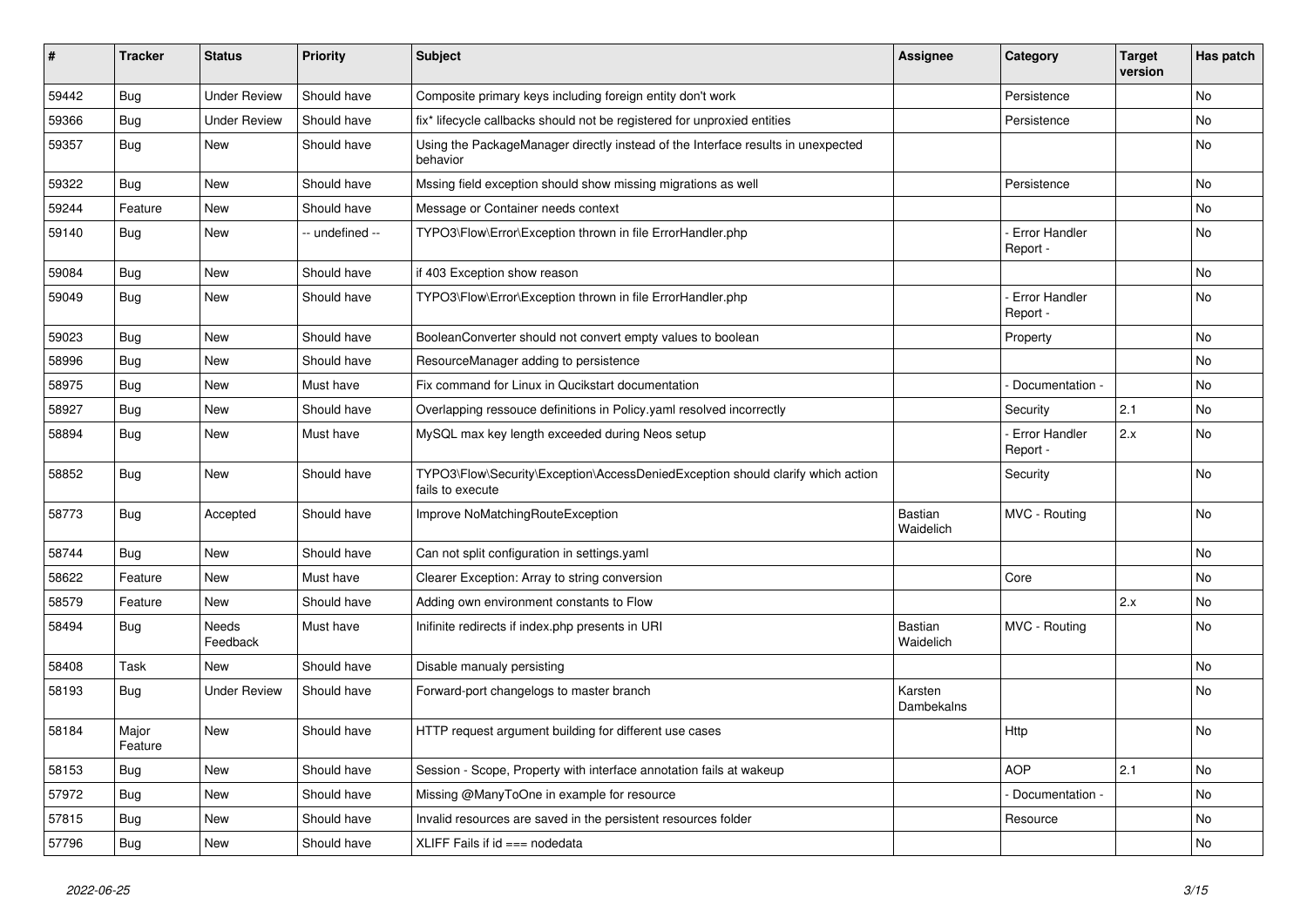| ∦     | <b>Tracker</b>   | <b>Status</b>       | <b>Priority</b> | <b>Subject</b>                                                                                                       | <b>Assignee</b>        | Category    | <b>Target</b><br>version | Has patch |
|-------|------------------|---------------------|-----------------|----------------------------------------------------------------------------------------------------------------------|------------------------|-------------|--------------------------|-----------|
| 57763 | Feature          | New                 | Should have     | Allow controller / package / action as params in<br>\TYPO3\Fluid\ViewHelpers\Form\ButtonViewHelper                   |                        |             |                          | <b>No</b> |
| 57541 | <b>Bug</b>       | <b>Under Review</b> | Must have       | Content Security: operands work intrinsically differently in Rewrite and Manual check                                |                        | Security    |                          | No        |
| 57450 | Bug              | <b>New</b>          | Should have     | International E-Mail addresses (umlauts, etc.) are not validated correctly                                           |                        | Validation  |                          | No        |
| 57437 | <b>Bug</b>       | New                 | Should have     | Composer package replacement is not supported                                                                        |                        | Package     |                          | No        |
| 57374 | Bug              | <b>New</b>          | Should have     | Persisted entities saved in session are not resolved                                                                 |                        | Session     | 2.x                      | <b>No</b> |
| 56916 | Feature          | New                 | Should have     | Support PATCH request method as of RFC5789                                                                           |                        | <b>Http</b> |                          | No        |
| 56856 | <b>Bug</b>       | <b>Under Review</b> | Must have       | Fix StandardView Template                                                                                            |                        |             |                          | No        |
| 56744 | Feature          | New                 | Must have       | stay logged in                                                                                                       |                        |             |                          | No        |
| 56602 | Major<br>Feature | New                 | Should have     | Handling Of Multi Identity Entities                                                                                  |                        | Persistence |                          | No        |
| 56601 | Bug              | <b>Under Review</b> | Must have       | PersistenceManager wrong handling of ORM\ld                                                                          |                        |             |                          | No        |
| 56573 | Bug              | New                 | Should have     | Converting by Flow\Identity                                                                                          |                        | Persistence |                          | No        |
| 56556 | Feature          | <b>New</b>          | Should have     | support hasProperty and isProperty                                                                                   |                        |             |                          | <b>No</b> |
| 56544 | <b>Bug</b>       | New                 | Must have       | FLOW Exception on tar package inclusion via composer                                                                 |                        | Core        |                          | No        |
| 56486 | Feature          | New                 | Should have     | Optimize the ObjectManager for performance                                                                           |                        |             |                          | No        |
| 56107 | Bug              | <b>New</b>          | Should have     | Property mapping configuration only supports one wildcard at a time                                                  |                        | Property    |                          | No        |
| 56036 | Feature          | New                 | Should have     | Optimize autoloading                                                                                                 |                        |             |                          | No        |
| 55958 | Task             | <b>New</b>          | Should have     | RFC: Use PHP 5.4 closure features for direct ObjectAccess                                                            |                        |             |                          | <b>No</b> |
| 55957 | Task             | New                 | Should have     | RFC: Optimize AOP proxies                                                                                            |                        | <b>AOP</b>  |                          | No        |
| 55954 | <b>Bug</b>       | New                 | Should have     | Associations to ValueObjects should not be cascade all'd                                                             |                        |             |                          | No        |
| 55953 | Task             | New                 | Could have      | Repair and streamline ValueObject support                                                                            |                        | Persistence |                          | No        |
| 55937 | <b>Bug</b>       | New                 | Must have       | FlashMessage queue is lost                                                                                           |                        | Session     |                          | No        |
| 55870 | Feature          | New                 | Must have       | Enhance f:form.textfield or add a f:form.datefield VH with enhanced validation and<br>propertymapping                | Christian Müller       |             |                          | No        |
| 55831 | Feature          | New                 | Should have     | Different scenarios for session settings                                                                             |                        |             |                          | <b>No</b> |
| 55793 | Feature          | <b>Under Review</b> | Could have      | Add Support for groupBy                                                                                              | Kerstin<br>Huppenbauer | Persistence |                          | No        |
| 55719 | Feature          | New                 | Could have      | Support additional Resource Folders                                                                                  |                        |             |                          | N0        |
| 55306 | Bug              | <b>Under Review</b> | Should have     | Filenames should not exceed 255 characters                                                                           | Christian Müller       |             |                          | No        |
| 55199 | Feature          | New                 | Should have     | Avoid Buffering of Shell output                                                                                      |                        | Cli         |                          | No        |
| 54744 | Bug              | New                 | Should have     | System.log contains many NOTICE Flow The argument "workspace" declared in<br>pointcut does not exist in method TYPO3 |                        | Log         |                          | No        |
| 54589 | Bug              | New                 | Should have     | Role parent is not removed from roles MM table                                                                       |                        | Security    |                          | No        |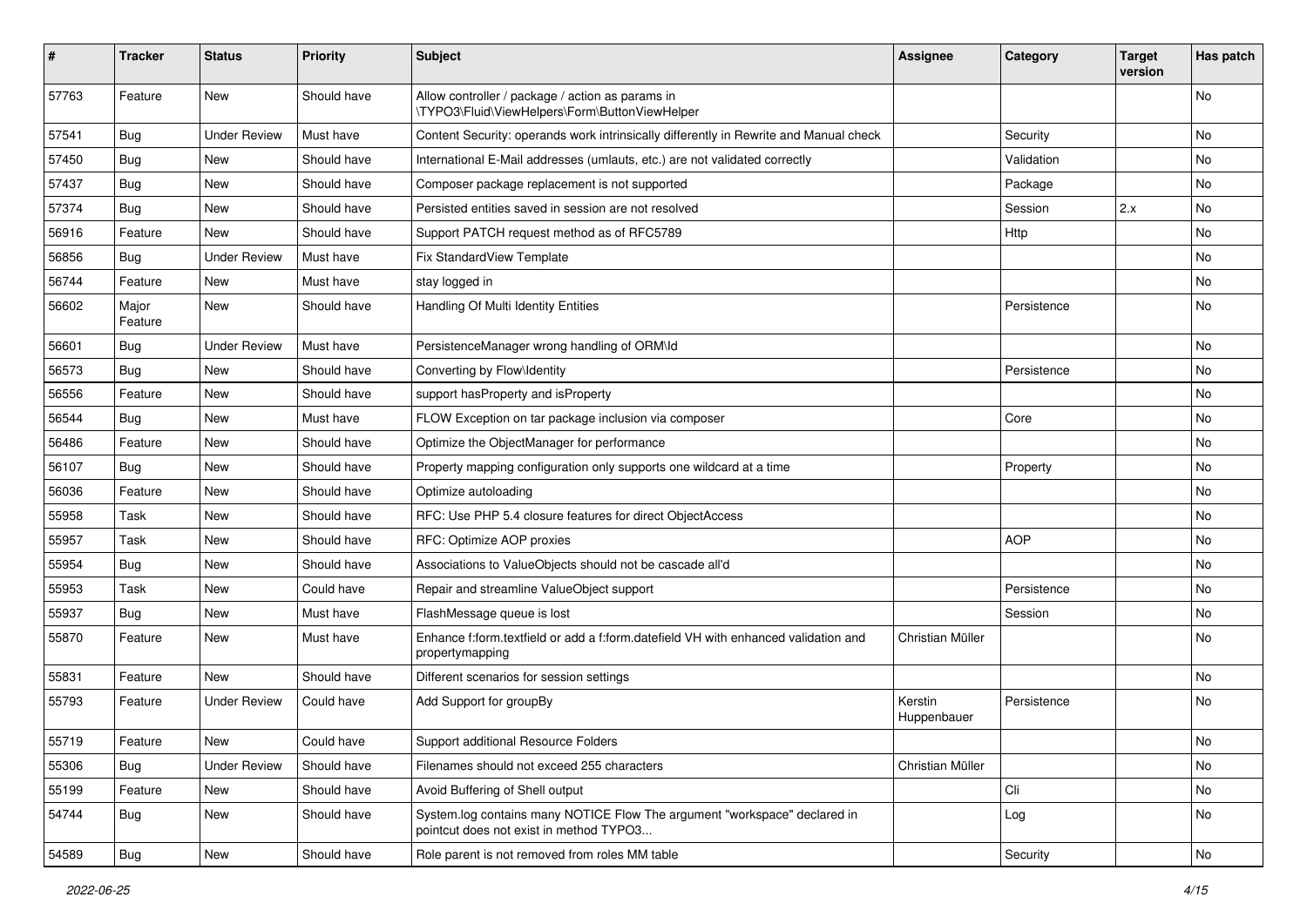| #     | <b>Tracker</b> | <b>Status</b>       | <b>Priority</b> | Subject                                                                                            | <b>Assignee</b>      | Category                    | <b>Target</b><br>version | Has patch |
|-------|----------------|---------------------|-----------------|----------------------------------------------------------------------------------------------------|----------------------|-----------------------------|--------------------------|-----------|
| 54549 | Bug            | <b>New</b>          | Must have       | PackageManager::createPackage is incompatible to PackageManagerInterface                           |                      |                             |                          | No        |
| 54458 | <b>Bug</b>     | New                 | Should have     | Missing Version Number in packages                                                                 |                      | Package                     |                          | No        |
| 54451 | <b>Bug</b>     | New                 | Must have       | No functionality at Apache environments with suexec                                                |                      |                             |                          | No        |
| 54446 | <b>Bug</b>     | New                 | Should have     | Cache filebackend 'include_once'                                                                   |                      | Cache                       |                          | No        |
| 54381 | <b>Bug</b>     | New                 | -- undefined -- | TYPO3\Flow\Core\Booting\Exception\SubProcessException thrown in file Scripts.php                   |                      | - Error Handler<br>Report - |                          | No        |
| 54146 | <b>Bug</b>     | New                 | Should have     | Different sorting of arguments in ACL Patterns doesnt work                                         | Christian Müller     | Security                    |                          | No        |
| 54046 | <b>Bug</b>     | <b>New</b>          | Must have       | Removal of ValueObjects from a ManyToMany relationship is not possible                             |                      | Persistence                 | 2.1                      | <b>No</b> |
| 54037 | Feature        | <b>Under Review</b> | Should have     | JsonView accepts encoding options                                                                  |                      | <b>MVC</b>                  |                          | No        |
| 53851 | <b>Bug</b>     | New                 | -- undefined -- | TYPO3\Flow\Core\Booting\Exception\SubProcessException thrown in file Scripts.php                   |                      | Error Handler<br>Report -   |                          | No        |
| 53620 | <b>Bug</b>     | <b>New</b>          | Should have     | Move Classes/TYPO3/Flow/Composer to own Package                                                    |                      | Package                     |                          | <b>No</b> |
| 53533 | <b>Bug</b>     | New                 | Should have     | Class reflection assumes reverse PSR-0, can lead to fail in autoloader                             |                      | Reflection                  |                          | No        |
| 53350 | <b>Bug</b>     | Accepted            | Should have     | Trying to create a Link in an Template in CLI Context should provide a helpful<br>exception        | Bastian<br>Waidelich | MVC - Routing               |                          | No        |
| 53224 | <b>Bug</b>     | New                 | Should have     | Constructor in subclass breaks call chain leading to missing identifier / uuid                     |                      | Object                      |                          | <b>No</b> |
| 53189 | <b>Bug</b>     | New                 | Should have     | Blog tutorial no longer works                                                                      | <b>Philipp Maier</b> |                             |                          | No        |
| 53177 | Feature        | New                 | Should have     | entity resource policy value support for `this`                                                    |                      | Security                    |                          | No        |
| 52945 | <b>Bug</b>     | New                 | Should have     | Excluded classes should only be excluded from reflection but still autoloaded                      |                      |                             |                          | No        |
| 52909 | <b>Bug</b>     | New                 | Should have     | Class Loader fallback to non-proxy hides fatal errors                                              |                      | Core                        |                          | No        |
| 52590 | Feature        | New                 | Should have     | Provide a way to get the Doctrine QueryBuilder                                                     |                      |                             |                          | No        |
| 52430 | Bug            | New                 | Should have     | Cannot convert from UUID to auto-increment ID                                                      |                      |                             |                          | No        |
| 52185 | <b>Bug</b>     | New                 | Could have      | PositionalArraySorter should detect recursive dependencies                                         |                      | Utility                     |                          | No        |
| 52014 | Bug            | New                 | Should have     | Migration makes fields NOT NULL even though not true                                               |                      | Persistence                 |                          | No        |
| 52005 | <b>Bug</b>     | New                 | Could have      | TYPO3\Flow\Error\Exception thrown in file ErrorHandler.php                                         |                      | Error Handler<br>Report -   |                          | No        |
| 51847 | <b>Bug</b>     | New                 | Should have     | Overiding controller actions with other required parameter sets results in fatal error.            |                      | Reflection                  | 2.x                      | <b>No</b> |
| 51809 | <b>Bug</b>     | Under Review        | Must have       | Commit "[BUGFIX] Published resources don't support symlinks" produces an fatal<br>error on Windows | Adrian Föder         | Core                        | 2.0.1                    | No        |
| 51763 | Bug            | New                 | Should have     | HttpRequest always returns content of the current request                                          |                      | Http                        |                          | No        |
| 51704 | <b>Bug</b>     | New                 | -- undefined -- | TYPO3\Flow\Error\Exception thrown in file ErrorHandler.php                                         |                      | - Error Handler<br>Report - |                          | No        |
| 51676 | Feature        | <b>Under Review</b> | Should have     | Support of symlinks for Resources                                                                  |                      | Resource                    |                          | No        |
| 51530 | Task           | New                 | Should have     | Improve speed of Files::readDirectoryRecursively using RecursiveDirectoryIterator?                 |                      |                             |                          | No        |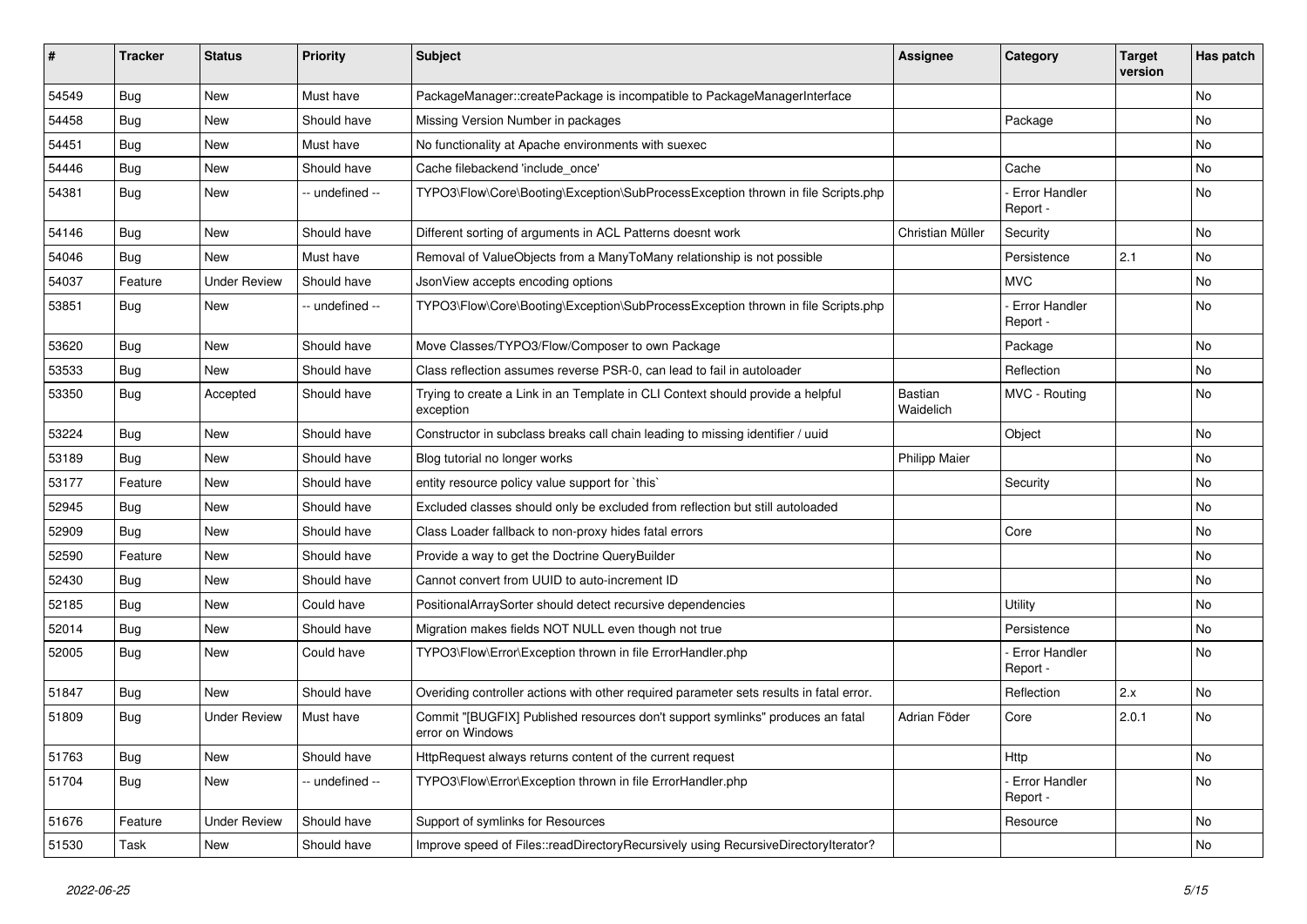| #     | Tracker    | <b>Status</b>       | <b>Priority</b> | <b>Subject</b>                                                                                                                         | <b>Assignee</b>             | Category                         | <b>Target</b><br>version | Has patch |
|-------|------------|---------------------|-----------------|----------------------------------------------------------------------------------------------------------------------------------------|-----------------------------|----------------------------------|--------------------------|-----------|
| 51489 | Bug        | New                 | -- undefined -- | Doctrine\Common\Annotations\AnnotationException thrown in file<br>AnnotationException.php                                              |                             | Annotations                      |                          | No.       |
| 51459 | Feature    | New                 | Should have     | Allow catching of particular exceptions on property mapping                                                                            |                             | <b>MVC</b>                       |                          | No        |
| 51312 | Bug        | <b>New</b>          | Should have     | Default php error handler generates warning (when loading<br>TYPO3\Flow\Error\Exception class)                                         |                             | Core                             | 2.0                      | No        |
| 51286 | Task       | <b>New</b>          | Should have     | Custom error views should introduce a controller context somehow                                                                       |                             |                                  |                          | <b>No</b> |
| 51188 | Bug        | New                 | Should have     | Doctrine does not respect AOP-injected properties                                                                                      |                             | Persistence                      |                          | No        |
| 51120 | Bug        | New                 | Must have       | \TYPO3\Flow\Core\Booting::buildSubprocessCommand - wrong command if passed<br>more than one parameters                                 |                             | Core                             |                          | <b>No</b> |
| 50901 | Feature    | New                 | Should have     | @IgnoreValidation also for class fields                                                                                                |                             | Validation                       |                          | No.       |
| 50869 | Bug        | New                 | Could have      | key() invoked on object                                                                                                                |                             |                                  |                          | No        |
| 50395 | Bug        | Accepted            | Should have     | Route cache caches routes for non dispatchable requests                                                                                | <b>Bastian</b><br>Waidelich | MVC - Routing                    |                          | No        |
| 50382 | Task       | <b>New</b>          | Should have     | Impossible to use arguments in CLI that are added by overriding<br>initializeCommandMethodArguments()                                  |                             | Command                          |                          | No.       |
| 50342 | Bug        | <b>New</b>          | Could have      | PropertyMapper: Use of interface method before implementation check                                                                    |                             |                                  |                          | No        |
| 50262 | Feature    | New                 | Could have      | Add Keywords to composer Json                                                                                                          |                             | Package                          |                          | No        |
| 50080 | Bug        | Needs<br>Feedback   | Should have     | Broken concept for CLI/Web separation                                                                                                  | Karsten<br>Dambekalns       | Core                             |                          | No        |
| 49806 | Task       | Accepted            | Should have     | Date formatting should care about the time zone                                                                                        | Adrian Föder                | 118n                             |                          | No        |
| 49801 | Bug        | New                 | -- undefined -- | TYPO3\Flow\Security\Exception\AccessDeniedException thrown in file<br>TYPO3_Flow_Security_Authorization_AccessDecisionVoterManager.php |                             | <b>Error Handler</b><br>Report - |                          | No        |
| 49780 | <b>Bug</b> | New                 | Should have     | Roles are not synchronized                                                                                                             |                             | Security                         |                          | No        |
| 49566 | Bug        | <b>New</b>          | Should have     | NULL source values are not handled correctly                                                                                           | Adrian Föder                | Property                         |                          | No        |
| 49423 | Bug        | <b>New</b>          | Must have       | Role name and packageKey are not accessible                                                                                            |                             |                                  |                          | No        |
| 49373 | Bug        | New                 | Must have       | Methods policy with key "Controllers" is ignored                                                                                       |                             | Security                         |                          | No        |
| 49372 | Bug        | New                 | Should have     | ObjectConverter ignores implemented interface when mapping subtype                                                                     |                             |                                  |                          | No        |
| 49050 | Feature    | <b>New</b>          | Should have     | Allow Subqueries in QueryInterface                                                                                                     |                             | Persistence                      |                          | No        |
| 49039 | Feature    | New                 | Could have      | RFC: Use PSR-3 logger interface in Flow                                                                                                |                             | Log                              |                          | No        |
| 49025 | Task       | <b>Under Review</b> | Could have      | Dynamic locale detection / determination                                                                                               | Adrian Föder                | 118n                             | 2.1                      | No        |
| 49011 | <b>Bug</b> | <b>Under Review</b> | Should have     | Support executing TYPO3. Flow inside a PHAR                                                                                            |                             |                                  |                          | No        |
| 48898 | Bug        | New                 | Must have       | configuration for roles fails if one of Policy.yaml files contain empty "roles array"                                                  | Christian Müller            | Security                         | 2.0.1                    | No        |
| 48873 | Bug        | New                 | Should have     | Error when calling resourceManager->deleteResource on unpublished Resource                                                             |                             | - Error Handler<br>Report -      |                          | No        |
| 48862 | Feature    | New                 | Should have     | Possibility to exclude package from file monitoring                                                                                    |                             | Monitor                          |                          | No        |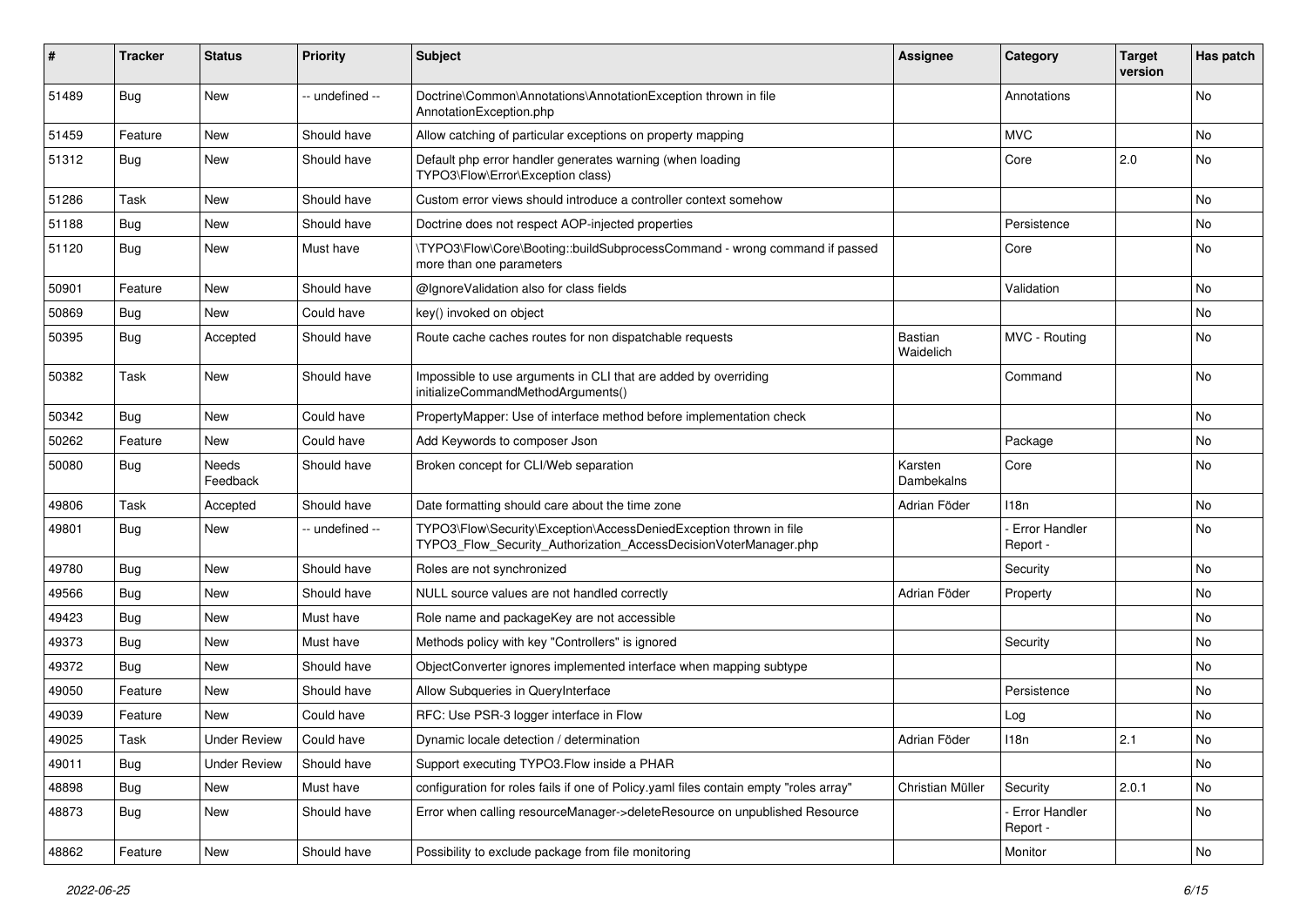| ∦     | <b>Tracker</b> | <b>Status</b>       | <b>Priority</b> | <b>Subject</b>                                                                                              | <b>Assignee</b>       | Category      | <b>Target</b><br>version | Has patch |
|-------|----------------|---------------------|-----------------|-------------------------------------------------------------------------------------------------------------|-----------------------|---------------|--------------------------|-----------|
| 48657 | Feature        | <b>Under Review</b> | Should have     | support HTTP_RANGE                                                                                          |                       |               |                          | No        |
| 48596 | <b>Bug</b>     | <b>Under Review</b> | Should have     | Ignored Tags configuration should be easier to configure from packages                                      | Alexander Berl        | Configuration |                          | No        |
| 48532 | <b>Bug</b>     | <b>Under Review</b> | Should have     | JsonView Configuration behaves differently for arrays and objects                                           | Alexander Berl        | <b>MVC</b>    |                          | No        |
| 48430 | Bug            | <b>New</b>          | Should have     | Default validator-messages are not correctly formatted                                                      |                       |               |                          | No        |
| 48429 | <b>Bug</b>     | New                 | Should have     | Remove- and update-actions on repository are not persisted                                                  |                       |               |                          | No        |
| 48409 | Feature        | New                 | Could have      | Introduce new Annotation "Slot" for wiring signal and slots                                                 |                       | SignalSlot    |                          | No        |
| 48296 | Task           | Needs<br>Feedback   | Should have     | Missing method in ExceptionHandlerInterface                                                                 |                       |               |                          | No        |
| 48167 | Feature        | Accepted            | Should have     | Command line account and role browsing                                                                      | Adrian Föder          | Security      |                          | No        |
| 47951 | Feature        | New                 | Should have     | Warn if persistence stack is not empty at the end of a get-request                                          |                       | Persistence   |                          | No        |
| 47950 | <b>Bug</b>     | New                 | Should have     | import of remote resources                                                                                  |                       | Resource      | 2.0.1                    | No        |
| 47859 | Task           | Accepted            | Should have     | Logging: Do not log all decisions in \TYPO3\Flow\Security\Aspect\LoggingAspect                              | Robert Lemke          | Security      |                          | No        |
| 47858 | <b>Bug</b>     | Needs<br>Feedback   | Should have     | Remove .htaccess from Composer Installer Essentials                                                         | Christopher<br>Hlubek | Package       | 2.0.1                    | No        |
| 47487 | <b>Bug</b>     | New                 | Should have     | Functional test classes in package without classes are not compiled                                         |                       | Core          | 2.0.1                    | No        |
| 47456 | Feature        | New                 | Should have     | ManyToOne and OneToOne Relations of Objects passed as Action Argument are<br>loaded automatically           |                       | Validation    |                          | No        |
| 47429 | Bug            | <b>New</b>          | Should have     | Global policy files no longer allowed                                                                       |                       | Security      |                          | No        |
| 47404 | Feature        | New                 | Could have      | Add getters and setters methods for introduced properties                                                   |                       | <b>AOP</b>    |                          | No        |
| 47339 | Feature        | Needs<br>Feedback   | Could have      | Allow RequestHandlers to get the current Request injected                                                   | Alexander Berl        | Http          |                          | No        |
| 47331 | Bug            | Accepted            | Must have       | ObjectManager shutdown with Dependency Injection Proxy causes fatal errors                                  |                       | Object        | 2.0.1                    | No        |
| 47325 | Bug            | <b>Under Review</b> | Should have     | ReflectionData and classSchema caches need not be freezable                                                 |                       | Reflection    | 2.0.1                    | No        |
| 47273 | Feature        | New                 | Should have     | Support mapping properties with differing types for setter and property                                     |                       | Property      |                          | No        |
| 47236 | Bug            | Needs<br>Feedback   | Should have     | Error at offset 6279 of 6338                                                                                |                       |               |                          | No        |
| 47191 | Feature        | <b>Under Review</b> | Should have     | Make (property) Validators aware of parent class and the property they belong to                            |                       | Validation    |                          | No        |
| 47075 | Feature        | New                 | Should have     | Make Exception more meaningful                                                                              |                       | Resource      |                          | No        |
| 47073 | Bug            | New                 | Must have       | Cookie causes Error after Update                                                                            |                       | Http          |                          | No        |
| 46974 | <b>Bug</b>     | Accepted            | Should have     | Original and Proxy class in one file makes it difficult to reach 100% code coverage for<br>functional tests | Christian Müller      | Object        |                          | No        |
| 46910 | Feature        | New                 | Should have     | Composer integration - PackageStates.php                                                                    |                       |               |                          | No        |
| 46823 | Task           | Accepted            | Should have     | Detect APC and APCu correctly                                                                               |                       | Cache         |                          | No        |
| 46816 | Feature        | New                 | Should have     | Add xcache cache backend                                                                                    |                       | Cache         |                          | No        |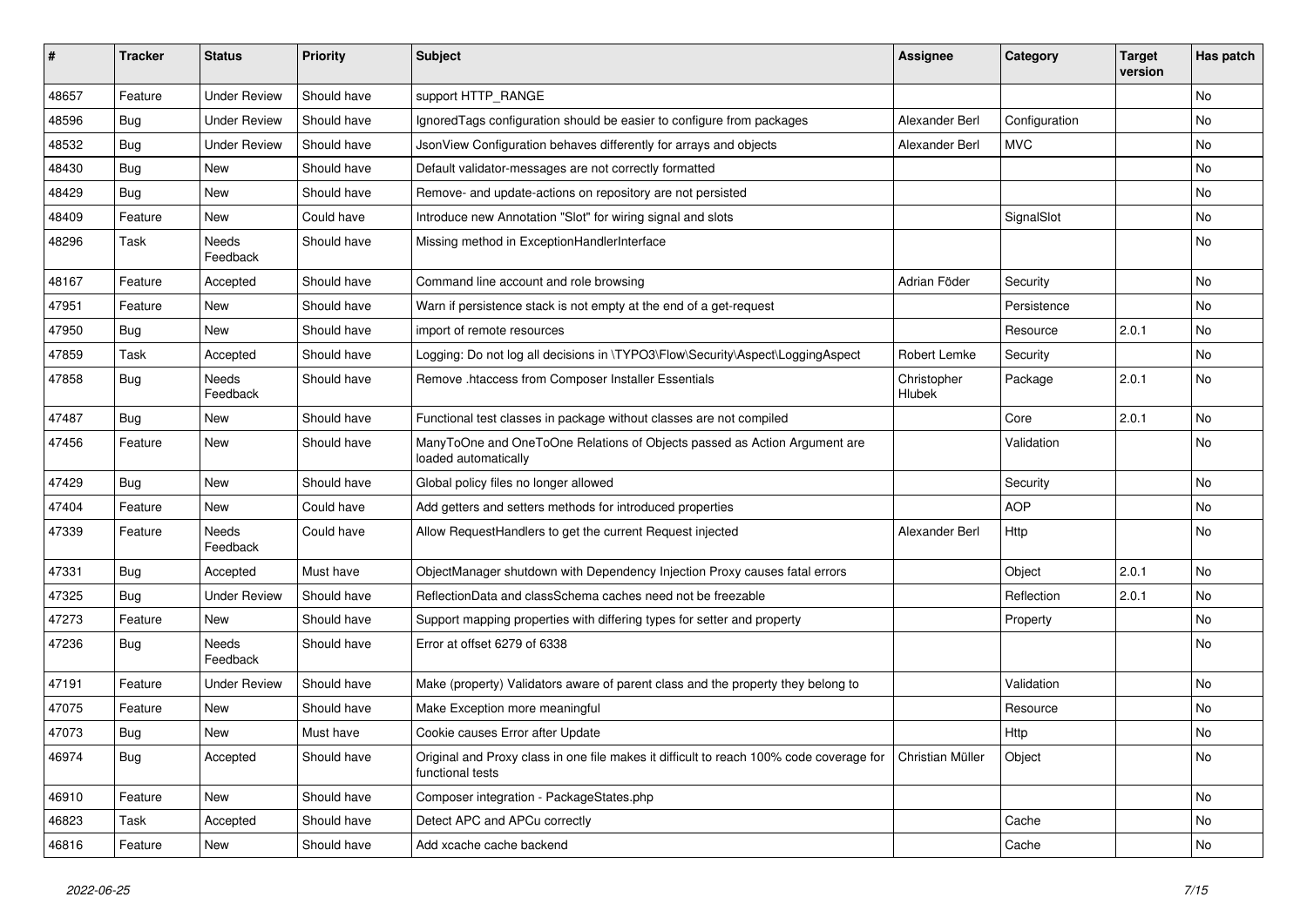| #     | <b>Tracker</b> | <b>Status</b>            | <b>Priority</b> | <b>Subject</b>                                                                                                               | Assignee                     | Category        | <b>Target</b><br>version | Has patch |
|-------|----------------|--------------------------|-----------------|------------------------------------------------------------------------------------------------------------------------------|------------------------------|-----------------|--------------------------|-----------|
| 46716 | <b>Bug</b>     | New                      | Must have       | Empty class names in DependencyInjection proxy code when using Caches /<br>Factory-created dependencies                      |                              | Object          | 2.0.1                    | No        |
| 46689 | <b>Bug</b>     | New                      | Must have       | The new ClassLoader swallows Fatal Errors                                                                                    | Marc Neuhaus                 |                 |                          | <b>No</b> |
| 46425 | Task           | <b>Under Review</b>      | Should have     | DI proxy classes use raw reflection instead of RelfectionService                                                             | Christian Müller             | Core            | 2.0.1                    | No        |
| 46371 | Feature        | New                      | Should have     | Support compilation of static information in proxy classes                                                                   | Christopher<br>Hlubek        |                 |                          | No        |
| 46318 | Feature        | New                      | Should have     | [caching framework] Extend cache interface to handle multiple entries                                                        |                              | Cache           |                          | No        |
| 46216 | Feature        | New                      | Should have     | Add wincache cache backend                                                                                                   |                              | Cache           |                          | No        |
| 46210 | <b>Bug</b>     | Needs<br>Feedback        | Should have     | securityContext->getParty() in the initializeObject() method of a session-Scope object<br>throws exception on second request |                              | Session         |                          | No        |
| 46120 | <b>Bug</b>     | New                      | Must have       | Important step missing in the installation chapter                                                                           |                              | Documentation - |                          | No        |
| 46097 | <b>Bug</b>     | <b>New</b>               | Must have       | Logged in user gets session of an other logged in user                                                                       | Robert Lemke                 | Session         |                          | No        |
| 46073 | <b>Bug</b>     | <b>Under Review</b>      | Should have     | Scripts::executeCommand must be usable outsite of TYPO3.Flow                                                                 |                              |                 |                          | No        |
| 46066 | Bug            | <b>New</b>               | Should have     | Currency formatter uses wrong format for ISO 4217 currency codes                                                             |                              | 118n            |                          | No        |
| 46063 | Feature        | New                      | Should have     | Implement username password provider with "remember me" persistent cookie                                                    | Christopher<br><b>Hlubek</b> | Security        |                          | No        |
| 46050 | Feature        | New                      | Could have      | To decouple log file writing at Logger->logException                                                                         |                              | Log             |                          | No        |
| 46011 | Task           | New                      | Should have     | Validate annotation with missing type should throw useful error                                                              |                              | Validation      |                          | No        |
| 46010 | Bug            | New                      | Should have     | Generating a DiscriminatorMap with base class in different namespace does not work                                           |                              | Persistence     |                          | No        |
| 46009 | Task           | <b>New</b>               | Should have     | Improve error message for missing class in Flow annotation driver                                                            |                              | Persistence     |                          | No        |
| 45917 | Bug            | New                      | Should have     | RoutePartHandler transliteration must be improved                                                                            |                              | MVC - Routing   |                          | No        |
| 45851 | Feature        | <b>Needs</b><br>Feedback | Could have      | Allow referencing environment variables in Settings.yaml                                                                     | Adrian Föder                 |                 |                          | No        |
| 45669 | Bug            | New                      | Should have     | PersistentObjectConverter does not convert ValueObjects by _identity                                                         |                              |                 |                          | <b>No</b> |
| 45640 | Bug            | New                      | Could have      | Every relation is set to cascade=all if the related entity is no aggregate root                                              |                              | Persistence     |                          | No        |
| 45623 | Bug            | New                      | Should have     | SQL error when calling TYPO3.Blog Setup controller                                                                           |                              | Documentation - |                          | No        |
| 45611 | Bug            | New                      | Could have      | Destruction of session after logout should be configurable                                                                   |                              | Security        |                          | No        |
| 45409 | Feature        | <b>New</b>               | Should have     | Support validation of abstract nested properties                                                                             |                              | Validation      |                          | No        |
| 45405 | Bug            | Accepted                 | Should have     | Uncaught Exception in DynamicRoutePart                                                                                       | Bastian<br>Waidelich         | MVC - Routing   |                          | No        |
| 45386 | Bug            | New                      | Could have      | Package::buildArrayOfClassFiles tries to determine class names from file paths                                               |                              |                 |                          | No        |
| 45272 | <b>Bug</b>     | New                      | Should have     | Related Value Objects get deleted by default cascading                                                                       |                              |                 |                          | No        |
| 45253 | Task           | Accepted                 | Must have       | Throw exception in PointcutMethodNameFilter if given method's argument does not<br>match the actual method signature         | Christian Müller             | Security        |                          | No        |
| 45249 | <b>Bug</b>     | New                      | Must have       | Update composer project-create command listing                                                                               |                              | Documentation - |                          | No        |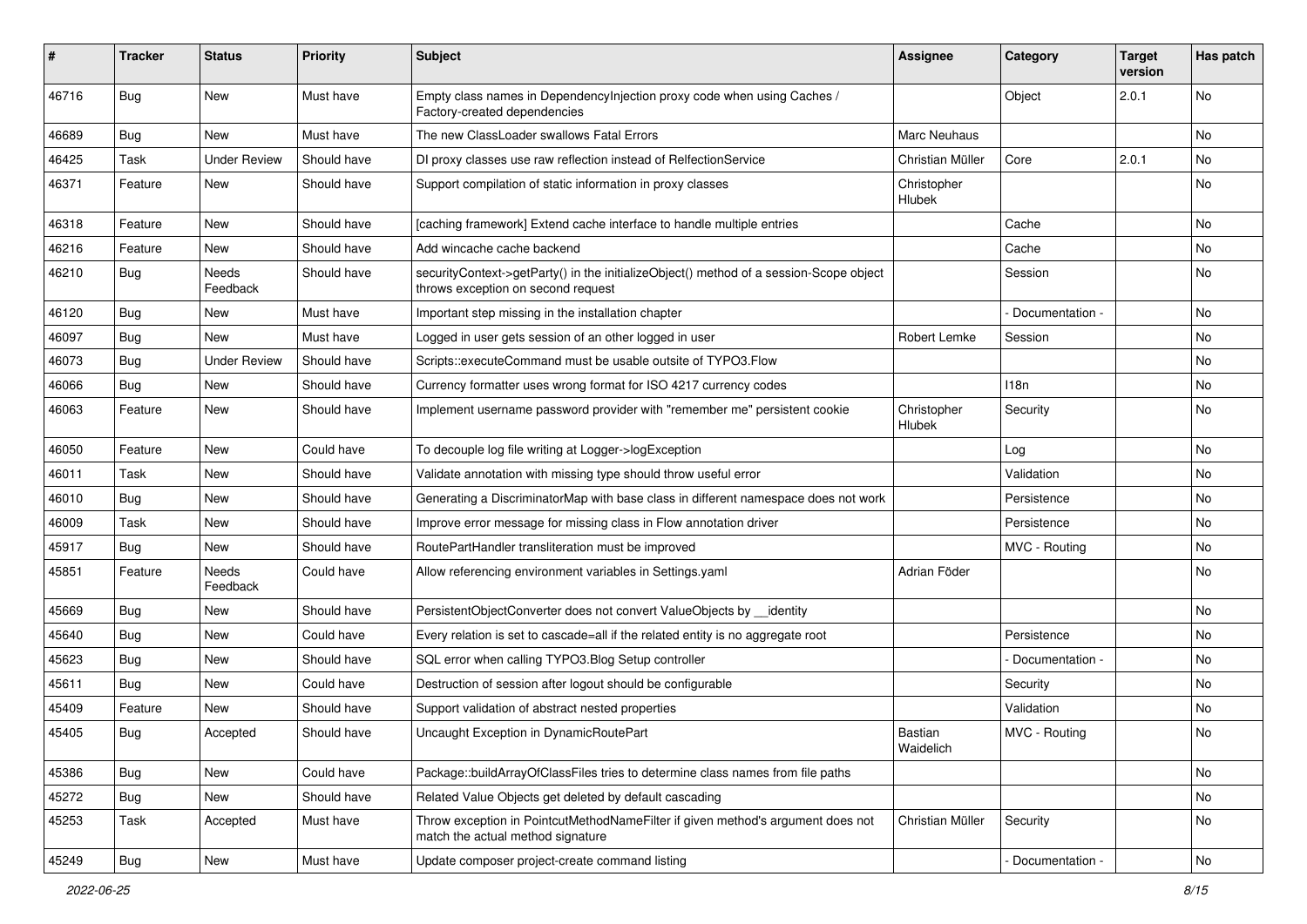| #     | <b>Tracker</b> | <b>Status</b>            | <b>Priority</b> | <b>Subject</b>                                                                            | <b>Assignee</b>        | Category         | <b>Target</b><br>version | Has patch |
|-------|----------------|--------------------------|-----------------|-------------------------------------------------------------------------------------------|------------------------|------------------|--------------------------|-----------|
| 45103 | Feature        | New                      | Should have     | Make static resource URI generation available outside of Fluid                            |                        | Resource         |                          | <b>No</b> |
| 45041 | <b>Bug</b>     | New                      | Must have       | Set file permissions doesnt work                                                          |                        | Command          | 2.0.1                    | No        |
| 44891 | Feature        | New                      | Should have     | Routes should be able to enforce http/https protocol                                      |                        | MVC - Routing    |                          | No        |
| 44738 | Feature        | <b>New</b>               | Must have       | Re-Validation of argument's custom validators                                             |                        | Validation       |                          | No        |
| 44712 | Task           | Accepted                 | Should have     | Decouple Argument-Building in the HTTP-Request-Constructor                                |                        | Http             |                          | No        |
| 44563 | Feature        | New                      | Should have     | Logged in users via HTTP Basic always get re-authenticated                                |                        | Security         |                          | <b>No</b> |
| 44542 | Task           | New                      | Should have     | Mention the risk of requestPatterns regarding foreign package's SecurityContext<br>usage  | Adrian Föder           | Documentation -  |                          | No        |
| 44396 | Task           | Accepted                 | Should have     | Move Doctrine ORM integration onto own namespace                                          | Karsten<br>Dambekalns  | Persistence      |                          | No        |
| 44375 | Task           | Accepted                 | Should have     | Make all persistence reads go through repositories                                        | Karsten<br>Dambekalns  | Persistence      |                          | No        |
| 44361 | Bug            | <b>New</b>               | Should have     | TYPO3\Flow\I18n\Formatter\DatetimeFormatter - caching DATETIME type                       |                        | 118 <sub>n</sub> | 2.0.1                    | <b>No</b> |
| 44314 | Task           | Accepted                 | Must have       | slightly file permissions for /Configuration/* and /Data/Persistent/EncryptionKey         | Karsten<br>Dambekalns  | Security         |                          | No        |
| 44244 | Bug            | New                      | Should have     | defaultOrderings aren't applied on related objects                                        |                        | Persistence      |                          | No        |
| 44203 | Bug            | <b>Needs</b><br>Feedback | Should have     | Session implementation is still racy                                                      | Robert Lemke           | Session          | 2.0.1                    | No        |
| 44186 | Bug            | New                      | Should have     | Request does not accept custom Content-Type                                               |                        | <b>MVC</b>       | 2.0.1                    | <b>No</b> |
| 44185 | Bug            | New                      | Should have     | XML body always need a root node                                                          |                        | <b>MVC</b>       | 2.0.1                    | No        |
| 44184 | Bug            | New                      | Should have     | Request arguments are not merged correctly for single object actions                      |                        | <b>MVC</b>       | 2.0.1                    | <b>No</b> |
| 44148 | <b>Bug</b>     | New                      | Should have     | Documentation for executeCommand() needs clarification                                    |                        |                  | 2.0.1                    | No        |
| 44123 | Feature        | New                      | Should have     | Make the "Flow requires the PHP setting "date.timezone"" error more beautiful             |                        |                  |                          | No        |
| 43993 | Task           | New                      | Should have     | Warn when no migrations are found at all during doctrine: migrate                         |                        | Persistence      |                          | No        |
| 43967 | Bug            | New                      | Should have     | Error in evaluating orphanRemoval in Flow Annotation driver                               |                        | Persistence      |                          | No        |
| 43947 | <b>Bug</b>     | New                      | Should have     | Redirect to login after Session timeout                                                   |                        |                  |                          | <b>No</b> |
| 43930 | Task           | Needs<br>Feedback        | Should have     | Remove canRender() completely?!                                                           | Sebastian<br>Kurfuerst |                  |                          | No        |
| 43841 | Feature        | New                      | Should have     | Add package support to validation errors                                                  |                        |                  |                          | No        |
| 43621 | <b>Bug</b>     | <b>Under Review</b>      | Must have       | Composer installer overwrites Settings.yaml.example                                       | Karsten<br>Dambekalns  |                  |                          | No        |
| 43572 | Feature        | New                      | Should have     | Uri should support manipulation of query arguments                                        |                        |                  |                          | No        |
| 43541 | <b>Bug</b>     | New                      | Should have     | Incomplete classes path detection for PSR-0                                               |                        | Core             | 2.0.1                    | No        |
| 43192 | <b>Bug</b>     | Accepted                 | Should have     | findByIdentifier() for non-persisted objects not working for custom identifier properties | Karsten<br>Dambekalns  | Persistence      |                          | No        |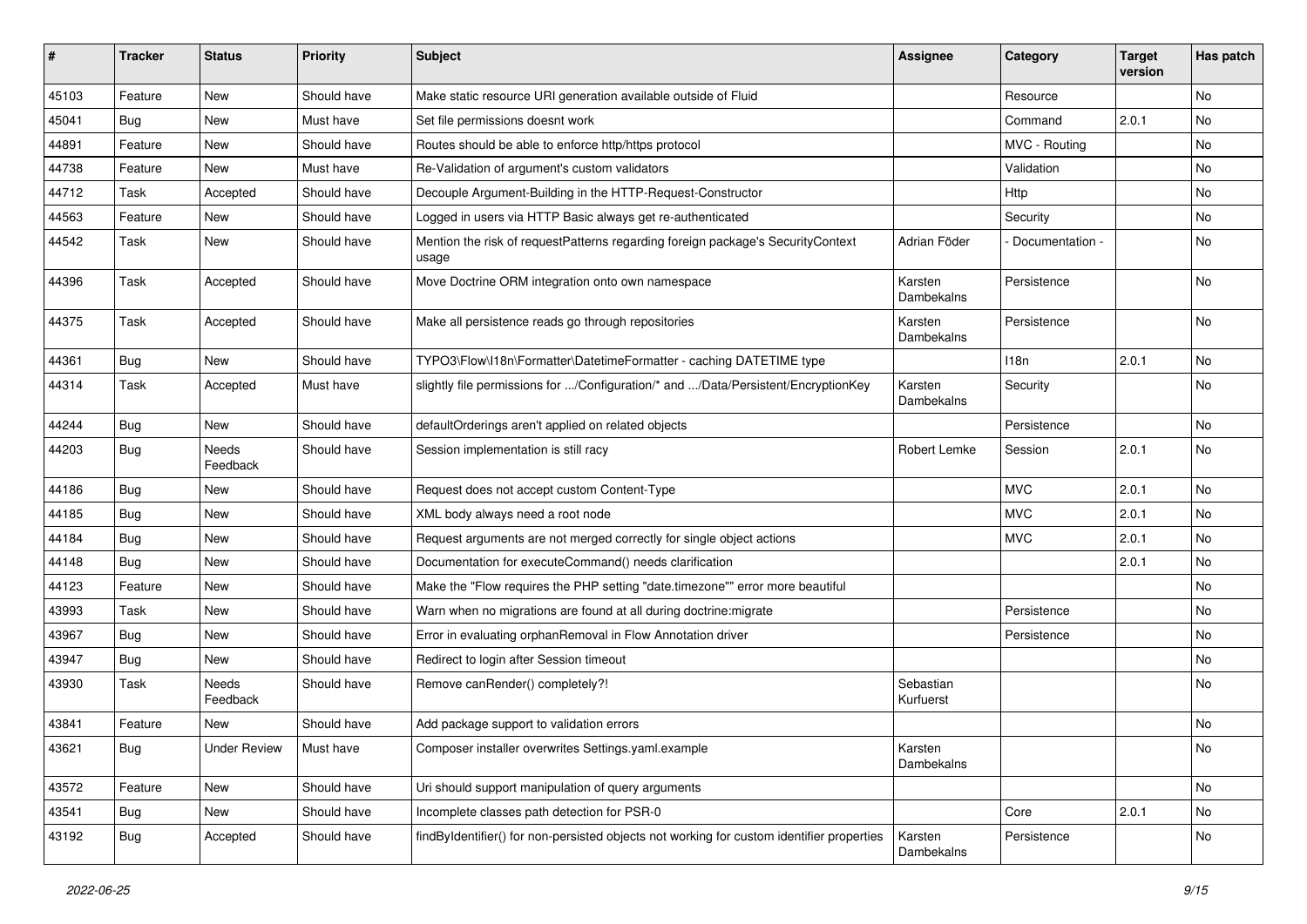| #     | <b>Tracker</b> | <b>Status</b>       | <b>Priority</b> | <b>Subject</b>                                                                                 | <b>Assignee</b>         | Category        | <b>Target</b><br>version | Has patch |
|-------|----------------|---------------------|-----------------|------------------------------------------------------------------------------------------------|-------------------------|-----------------|--------------------------|-----------|
| 43190 | Bug            | Accepted            | Should have     | Misleading exception message for incompatible database structure                               | Karsten<br>Dambekalns   | Persistence     | 2.0.1                    | No        |
| 43082 | Feature        | Needs<br>Feedback   | Should have     | Add CLI support for scaffolding models, views, controller                                      |                         |                 |                          | No        |
| 42888 | Bug            | Needs<br>Feedback   | Should have     | ResourceManager chokes on non existing files                                                   |                         | Resource        |                          | No        |
| 42606 | <b>Bug</b>     | New                 | Must have       | Content Security with nested objects                                                           |                         | Security        |                          | No        |
| 42601 | Bug            | <b>Under Review</b> | Must have       | Content Security: QOM rewriting is omitted if used in certain cases in an Action<br>Controller | Robert Lemke            | Security        | 2.0.1                    | No        |
| 42550 | Task           | <b>Under Review</b> | Should have     | Add top-level .htaccess to block everything but Web                                            | Karsten<br>Dambekalns   |                 |                          | No        |
| 42520 | <b>Bug</b>     | New                 | Must have       | Cache must be flushed globally for package state changes                                       |                         | Core            |                          | No        |
| 42465 | Task           | New                 | Should have     | Document i18n settings                                                                         |                         | Documentation - | 2.0.1                    | No        |
| 42101 | Bug            | New                 | Must have       | Proxyclasses are not rebuild in Development context unless cache is empty                      |                         | Object          | 2.0.1                    | No        |
| 41900 | Feature        | Accepted            | Should have     | Check for duplicate PSR-0 autoload namespaces                                                  | Christian Jul<br>Jensen | Package         |                          | No        |
| 41832 | Task           | New                 | Should have     | Improve error handling for incompatible packages                                               | Christian Jul<br>Jensen | Package         |                          | No        |
| 41807 | Task           | <b>Under Review</b> | Should have     | Initialize the eventmanager in the EntityManagerInterface                                      |                         | Persistence     |                          | No        |
| 41727 | <b>Bug</b>     | Accepted            | Should have     | @Flow\Identity and @ORM\InheritanceType("JOINED") can't be used together                       | Karsten<br>Dambekalns   |                 |                          | No        |
| 41533 | Bug            | Needs<br>Feedback   | Should have     | Ignored object-validation in editAction when redirecting back from updateAction                |                         |                 |                          | No        |
| 41496 | Bug            | <b>New</b>          | Must have       | Upload identical Resources, deleting fails                                                     |                         | Resource        |                          | No        |
| 41420 | Feature        | New                 | Should have     | Support entity versioning                                                                      |                         | Persistence     |                          | No        |
| 41414 | Task           | Needs<br>Feedback   | Should have     | Check packageKey naming / file structure below Packages/Vendor                                 |                         | Package         |                          | No        |
| 41148 | <b>Bug</b>     | New                 | Must have       | Converting of ValueObjects                                                                     |                         |                 |                          | No        |
| 41029 | <b>Bug</b>     | Accepted            | Should have     | Method security is also evaluating abstract classes                                            | Karsten<br>Dambekalns   | Security        |                          | No        |
| 40854 | Task           | New                 | Must have       | Update security documentation (authentication in 1.2)                                          |                         | Documentation - | 2.0.1                    | No        |
| 40824 | <b>Bug</b>     | Needs<br>Feedback   | Should have     | Modified action controller methods not detected properly                                       | Andreas Förthner        |                 |                          | No        |
| 40802 | <b>Bug</b>     | Accepted            | Should have     | Documentation mistake (authentication)                                                         | Karsten<br>Dambekalns   | Documentation - | 1.1.1                    | No        |
| 40418 | Feature        | Needs<br>Feedback   | Could have      | Add an option to flow3:cache:flush thats keeps user sessions active                            |                         | Session         |                          | No        |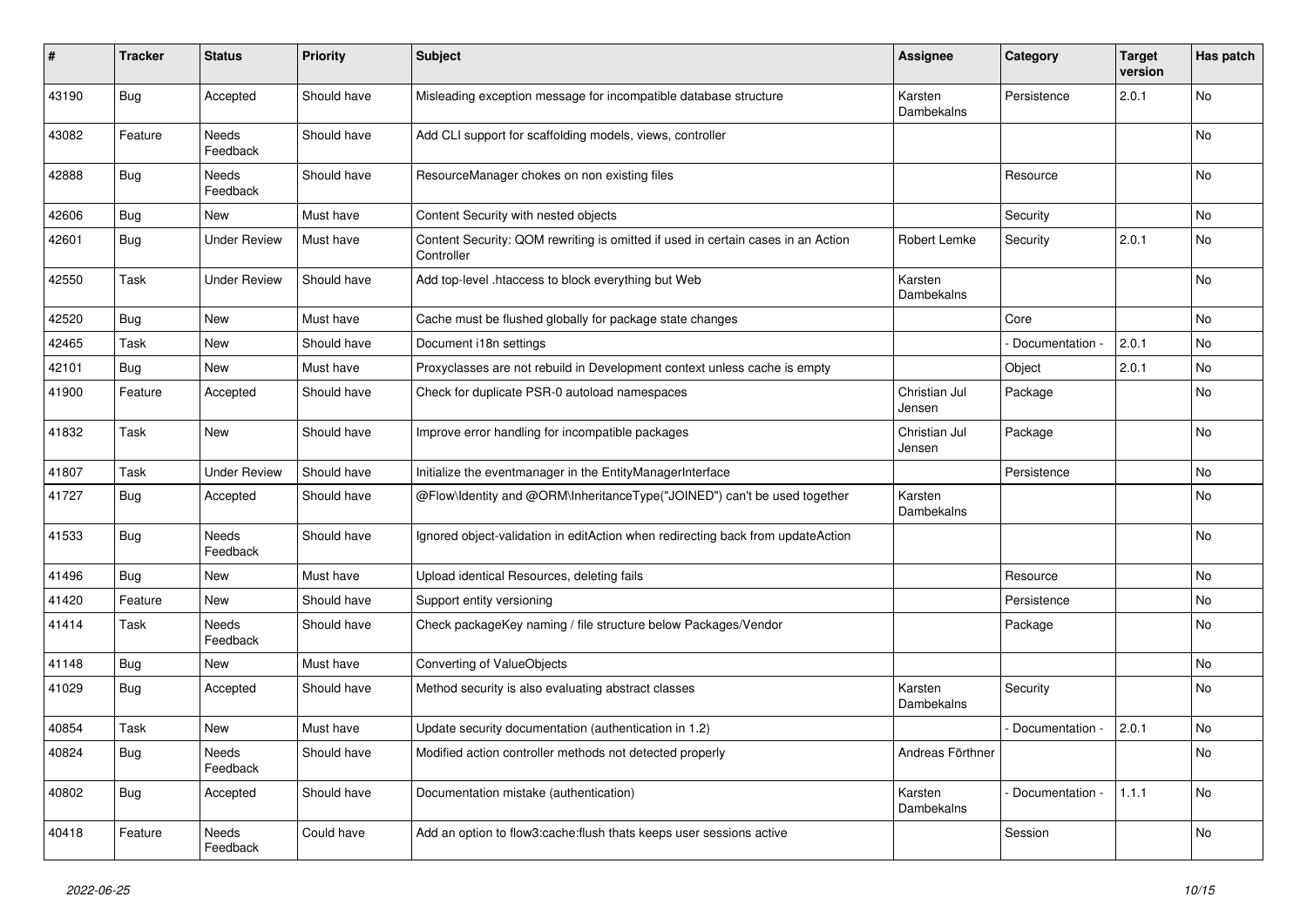| #     | <b>Tracker</b> | <b>Status</b>            | <b>Priority</b> | <b>Subject</b>                                                                                               | <b>Assignee</b>              | Category        | <b>Target</b><br>version | Has patch |
|-------|----------------|--------------------------|-----------------|--------------------------------------------------------------------------------------------------------------|------------------------------|-----------------|--------------------------|-----------|
| 40410 | Bug            | <b>Needs</b><br>Feedback | Should have     | Exception when using Apc, Memcached of Redis cache backend for reflection status<br>and object configuration | Karsten<br>Dambekalns        | Cache           |                          | <b>No</b> |
| 40283 | <b>Bug</b>     | <b>New</b>               | Should have     | New constructor in grandparent class not called                                                              |                              | Object          |                          | <b>No</b> |
| 39910 | Feature        | Accepted                 | Should have     | Ability to query user based on roles                                                                         |                              | Security        |                          | <b>No</b> |
| 39791 | Bug            | <b>New</b>               | Must have       | Reflection data of old aspect is not removed                                                                 |                              | Reflection      | 1.1.1                    | No        |
| 39788 | Feature        | <b>New</b>               | Could have      | RFC: Repository based NotExistsValidator                                                                     |                              | Validation      |                          | <b>No</b> |
| 39699 | Bug            | Accepted                 | Should have     | SQL DDL for TYPO3\FLOW3\Cache\Backend\PdoBackend                                                             | Karsten<br>Dambekalns        | Cache           |                          | <b>No</b> |
| 39674 | Bug            | New                      | Should have     | \TYPO3\FLOW3\var_dump behaves weird in controller actions doing return                                       |                              | <b>MVC</b>      |                          | <b>No</b> |
| 39609 | Feature        | Accepted                 | Should have     | <b>Migration Version</b>                                                                                     | Karsten<br>Dambekalns        | - Migrations -  |                          | <b>No</b> |
| 39414 | <b>Bug</b>     | New                      | Should have     | <b>Security Documentation</b>                                                                                |                              | Documentation - |                          | <b>No</b> |
| 39253 | Feature        | Accepted                 | Should have     | Remove mirroring mode option and code                                                                        | Karsten<br>Dambekalns        | Resource        |                          | <b>No</b> |
| 39096 | Bug            | <b>New</b>               | Should have     | Unnecessary compile invoked in non production context?                                                       |                              | Core            | 2.0.1                    | <b>No</b> |
| 39088 | Feature        | <b>New</b>               | Should have     | Add a sgnalslot before compilation                                                                           |                              | Core            |                          | <b>No</b> |
| 38980 | Bug            | <b>New</b>               | Must have       | ActionController: behavior of required arguments is not consistent                                           |                              | Validation      |                          | No        |
| 38222 | Feature        | <b>New</b>               | Could have      | Step execution signals with concrete name                                                                    |                              | Core            |                          | <b>No</b> |
| 38216 | <b>Bug</b>     | Needs<br>Feedback        | Should have     | Static method calls in reflected classes refer to Original class                                             |                              |                 |                          | No        |
| 38065 | Feature        | <b>New</b>               | Must have       | Implement content security for DQL queries                                                                   | Andreas Förthner             | Security        |                          | <b>No</b> |
| 38038 | Task           | Accepted                 | Should have     | Proofread FLOW3 manual                                                                                       | Ryan J. Peterson             | Documentation - |                          | No        |
| 38004 | <b>Bug</b>     | Accepted                 | Should have     | Missing CheatSheet folder for Getting Started manual                                                         | Karsten<br><b>Dambekalns</b> | Documentation - | 1.1.1                    | <b>No</b> |
| 37885 | Feature        | <b>New</b>               | Could have      | Add CLI to show the object-configuration for a FLOW3 object-name                                             | <b>Martin Ficzel</b>         | Cli             |                          | No        |
| 37846 | Feature        | <b>New</b>               | Should have     | Should be able to declare more than one controllerObjectName per requestPatterns                             |                              | Security        |                          | <b>No</b> |
| 37831 | Task           | <b>New</b>               | Could have      | Evaluate using PHP 5.4's internal web server for Functional Testing                                          |                              | - Testing -     |                          | <b>No</b> |
| 37571 | <b>Bug</b>     | <b>New</b>               | Must have       | Inherited proxies fail when implementing __clone                                                             |                              | <b>AOP</b>      |                          | No        |
| 37564 | Bug            | <b>New</b>               | Should have     | Validation of Parent Object containing properties of type ManyToOne and<br>ManyToMany to same Target         |                              | Validation      |                          | <b>No</b> |
| 37473 | Bug            | <b>New</b>               | Must have       | Subsequent Exceptions related to Doctrine Entity Manager makes it snap shut                                  |                              | - Testing -     |                          | No        |
| 37405 | Feature        | <b>Under Review</b>      | Should have     | When changing a property wich is used in routing the Link-VH should direkt to the<br>new properties value    |                              | MVC - Routing   |                          | <b>No</b> |
| 37373 | Feature        | <b>Under Review</b>      | Should have     | Make annotation overrides / "injection" via Objects.yaml possible                                            | Marc Neuhaus                 | Configuration   |                          | No        |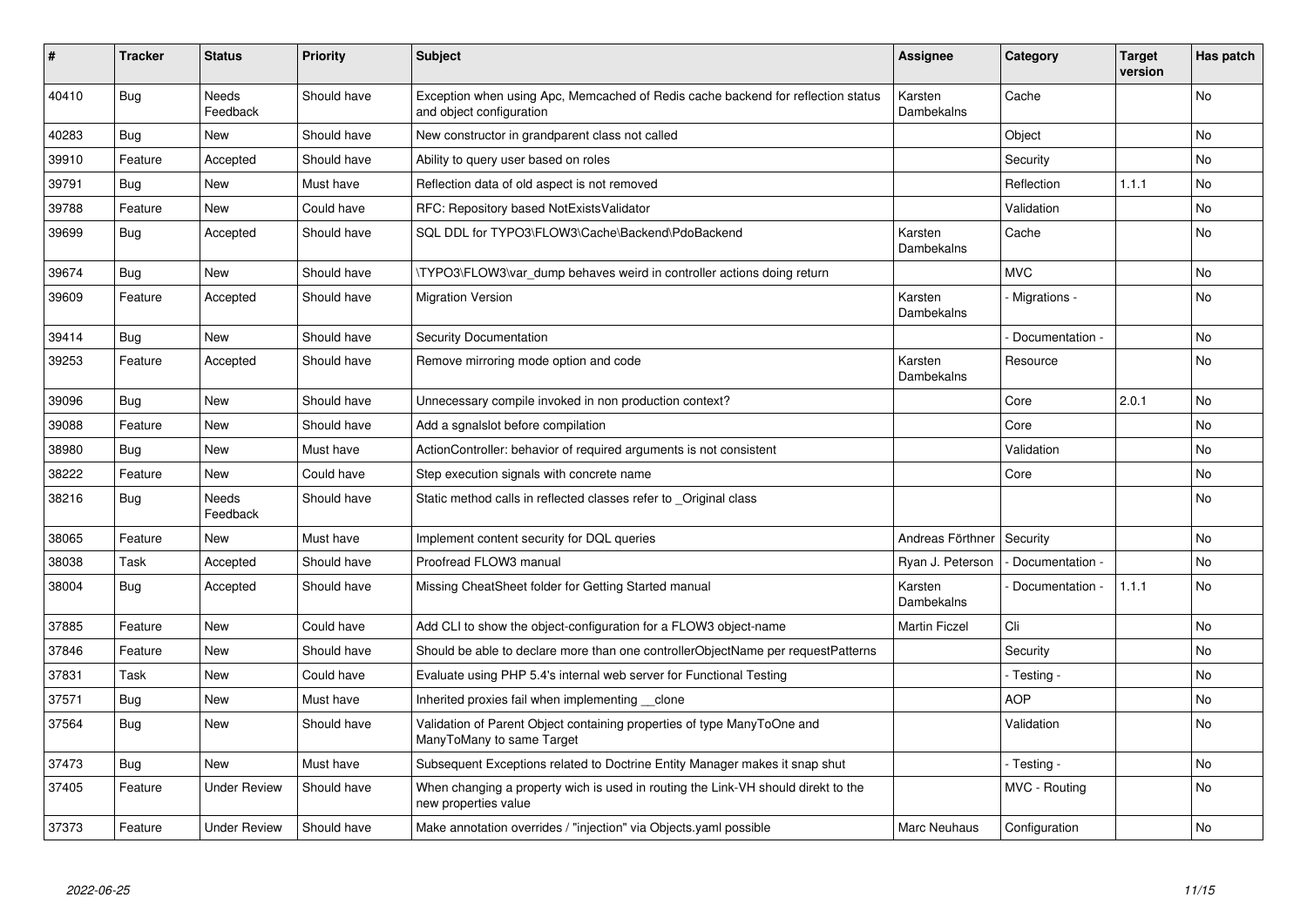| #     | <b>Tracker</b> | <b>Status</b>       | <b>Priority</b> | <b>Subject</b>                                                                                       | <b>Assignee</b>       | Category    | <b>Target</b><br>version | Has patch      |
|-------|----------------|---------------------|-----------------|------------------------------------------------------------------------------------------------------|-----------------------|-------------|--------------------------|----------------|
| 37372 | Feature        | Accepted            | Should have     | Inheritance in ORM should be configured automatically                                                | Karsten<br>Dambekalns | Persistence |                          | <b>No</b>      |
| 37354 | <b>Bug</b>     | Accepted            | Should have     | Do not apply generateValueHash() and generateUuid() if custom identifier is used                     | Karsten<br>Dambekalns | Persistence |                          | No             |
| 37352 | <b>Bug</b>     | <b>Under Review</b> | Must have       | generateValueHash() should use getIdentifierByObject()                                               | Karsten<br>Dambekalns | Persistence |                          | No.            |
| 37316 | Bug            | <b>New</b>          | Should have     | Use findBestMatchingLocale instead of getDefaultLocale?                                              |                       | Validation  |                          | N <sub>o</sub> |
| 37302 | Bug            | Needs<br>Feedback   | Should have     | NumberValidator                                                                                      | Carsten Bleicker      | Validation  |                          | <b>No</b>      |
| 37279 | Feature        | <b>New</b>          | Should have     | <b>Request PropertyMapping</b>                                                                       |                       | Property    |                          | No             |
| 37227 | Bug            | On Hold             | Must have       | securityContext->getParty is not available in widget context                                         |                       | Session     |                          | No             |
| 37212 | Feature        | Accepted            | Must have       | Edge Side Includes (ESI)                                                                             | <b>Robert Lemke</b>   | Http        |                          | No.            |
| 36955 | Feature        | <b>New</b>          | Should have     | Add type filter to var_dump()                                                                        |                       | Error       |                          | N <sub>o</sub> |
| 36840 | Task           | Accepted            | Should have     | Improve exception for wrong locales                                                                  | Karsten<br>Dambekalns | 118n        |                          | No             |
| 36804 | Bug            | <b>New</b>          | Should have     | Orphaned entities within aggregates are not removed                                                  |                       | Persistence |                          | No             |
| 36800 | Task           | Accepted            | Should have     | Streamline Resource object API                                                                       | Robert Lemke          | Resource    |                          | No             |
| 36715 | Feature        | Accepted            | Should have     | Make simultaneous use of multiple persistence backends possible                                      | Karsten<br>Dambekalns | Persistence |                          | No             |
| 36634 | <b>Bug</b>     | <b>New</b>          | Should have     | Reconstituted entities do not have their properties set when initializeObject() is called            |                       |             |                          | No             |
| 36633 | <b>Bug</b>     | <b>New</b>          | Should have     | Reconstituted entities should not have the FLOW3_Persistence_clone property set                      |                       |             |                          | <b>No</b>      |
| 36510 | Feature        | <b>New</b>          | Should have     | <b>Firewall Redirect?</b>                                                                            |                       |             |                          | <b>No</b>      |
| 36509 | Feature        | <b>New</b>          | Should have     | redirectToUri to an uri with acl forces a 403 because of missing csrf token.                         |                       |             |                          | No.            |
| 36508 | Bug            | <b>New</b>          | Should have     | <b>AuthenticationProvider Request Patterns</b>                                                       |                       | Security    |                          | <b>No</b>      |
| 36495 | Bug            | <b>New</b>          | Should have     | HTTP Response is sent before persistence preventing Exceptions to be displayed on<br>redirect        |                       | Persistence |                          | <b>No</b>      |
| 35970 | Task           | New                 | Should have     | Improve performance of Utility/Arrays::integerExplode by using array map                             |                       |             |                          | No             |
| 35868 | <b>Bug</b>     | On Hold             | Must have       | Unstable condition in Utility\Environment                                                            | Karsten<br>Dambekalns | Environment |                          | No             |
| 35831 | <b>Bug</b>     | <b>New</b>          | Must have       | Deleting or unpublishing of a resource deletes all published symlinks<br>(Web/ Resources/Persistent) |                       |             |                          | N <sub>o</sub> |
| 35783 | Feature        | <b>New</b>          | Should have     | Lifecycle method after property mapping                                                              |                       | Object      |                          | No             |
| 35781 | Feature        | <b>New</b>          | Should have     | Model validation                                                                                     |                       | Validation  |                          | <b>No</b>      |
| 35720 | Bug            | <b>New</b>          | Must have       | Access denied Exception for widget links to actions with a policy                                    |                       | Security    |                          | No             |
| 35709 | Task           | <b>New</b>          | Should have     | Implement global Command aliases                                                                     |                       | Cli         |                          | No             |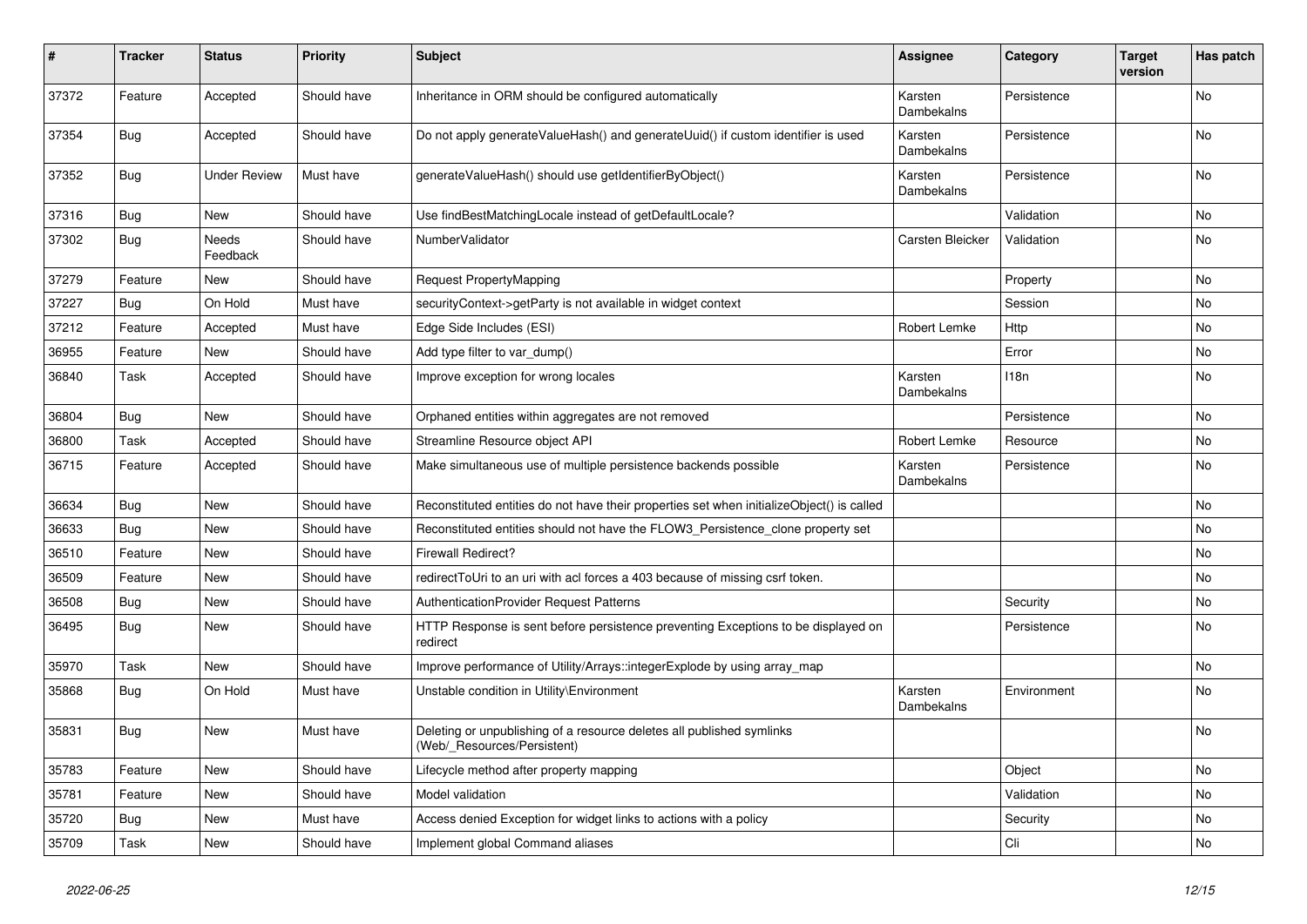| #     | <b>Tracker</b>   | <b>Status</b>            | <b>Priority</b> | <b>Subject</b>                                                                     | Assignee              | Category         | <b>Target</b><br>version | Has patch |
|-------|------------------|--------------------------|-----------------|------------------------------------------------------------------------------------|-----------------------|------------------|--------------------------|-----------|
| 35388 | Feature          | New                      | Could have      | Use the current package as default for translations within controllers             |                       | 118 <sub>n</sub> |                          | <b>No</b> |
| 35083 | <b>Bug</b>       | <b>New</b>               | Should have     | involving SecurityContext in Widget's __wakeup situation leads to an exception     |                       | Object           |                          | No        |
| 35030 | Feature          | <b>Under Review</b>      | Should have     | Dynamic locale detection                                                           | Karsten<br>Dambekalns | 118n             |                          | No        |
| 34879 | Bug              | Accepted                 | Must have       | Proxied object is not update()able                                                 | Karsten<br>Dambekalns | Persistence      |                          | <b>No</b> |
| 34816 | Feature          | <b>New</b>               | Should have     | Long text encryption                                                               |                       | Security         |                          | No        |
| 34674 | Feature          | Accepted                 | Should have     | NotFoundView is not injected in ActionController                                   | Robert Lemke          | <b>MVC</b>       |                          | No        |
| 34404 | <b>Bug</b>       | <b>New</b>               | Should have     | JsonView transformObject does not respect descendAll configuration                 |                       |                  |                          | No        |
| 34133 | Feature          | <b>New</b>               | Could have      | RFC: Handle Semicolons in Path part of URIs as Scoped Path Parameters              |                       | Property         |                          | No        |
| 33937 | Feature          | Accepted                 | Should have     | Convenience method to resolve public "resource://" paths                           | Karsten<br>Dambekalns | Resource         |                          | No        |
| 33710 | Feature          | <b>New</b>               | Should have     | Configuration based on Domain                                                      |                       |                  |                          | No        |
| 33587 | Feature          | <b>New</b>               | Should have     | Automatically remove unused Resources                                              |                       | Resource         |                          | No        |
| 33465 | <b>Bug</b>       | <b>New</b>               | Should have     | Some vital commands to recover the system fail when recovery is needed             |                       | Command          |                          | <b>No</b> |
| 33293 | <b>Bug</b>       | New                      | Should have     | Injection to private variable results in injection of the the wrong class          |                       |                  |                          | No        |
| 33258 | Major<br>Feature | Accepted                 | Should have     | Implement support for Assetic                                                      |                       |                  |                          | No        |
| 33078 | <b>Bug</b>       | <b>New</b>               | Should have     | No Redirect to Login                                                               |                       | Security         |                          | <b>No</b> |
| 33069 | Task             | <b>New</b>               | Should have     | Make command output sparse, implement generic verbose switch                       |                       | Command          |                          | <b>No</b> |
| 33055 | <b>Bug</b>       | <b>New</b>               | Must have       | AccessDeniedException instead of WebRedirect                                       |                       | Security         |                          | <b>No</b> |
| 33049 | Feature          | <b>New</b>               | Could have      | Allow configuration of context without environment variable (needed for IIS)       |                       | Core             |                          | <b>No</b> |
| 33024 | <b>Bug</b>       | Accepted                 | Must have       | Exception when validating a float in a Model with the Number validator             | Karsten<br>Dambekalns | 118n             |                          | No        |
| 33018 | Feature          | <b>New</b>               | Should have     | Translator should support override of labels from other packages                   |                       | 118 <sub>n</sub> |                          | No        |
| 32985 | Feature          | <b>New</b>               | Should have     | Implement Processing Rules when merging numerically-indexed arrays                 |                       | Utility          |                          | <b>No</b> |
| 32873 | <b>Bug</b>       | Accepted                 | Must have       | Value changes for logged in account are not persisted due to session serialization | Karsten<br>Dambekalns |                  |                          | <b>No</b> |
| 32869 | Bug              | <b>New</b>               | Must have       | Security config tokenClass doesnt throw exception if not found the class           |                       | Security         |                          | <b>No</b> |
| 32707 | Bug              | Accepted                 | Must have       | <b>Bad Bad FileBackend</b>                                                         | Karsten<br>Dambekalns | Cache            | 2.0.1                    | No        |
| 32607 | Feature          | <b>Needs</b><br>Feedback | Should have     | Export localized strings for JS consumption                                        | Karsten<br>Dambekalns | 118 <sub>n</sub> |                          | <b>No</b> |
| 32574 | <b>Bug</b>       | Accepted                 | Should have     | FLOW3 enters fork bombs when using cgi-fcgi vs cli                                 | Karsten<br>Dambekalns | Core             |                          | <b>No</b> |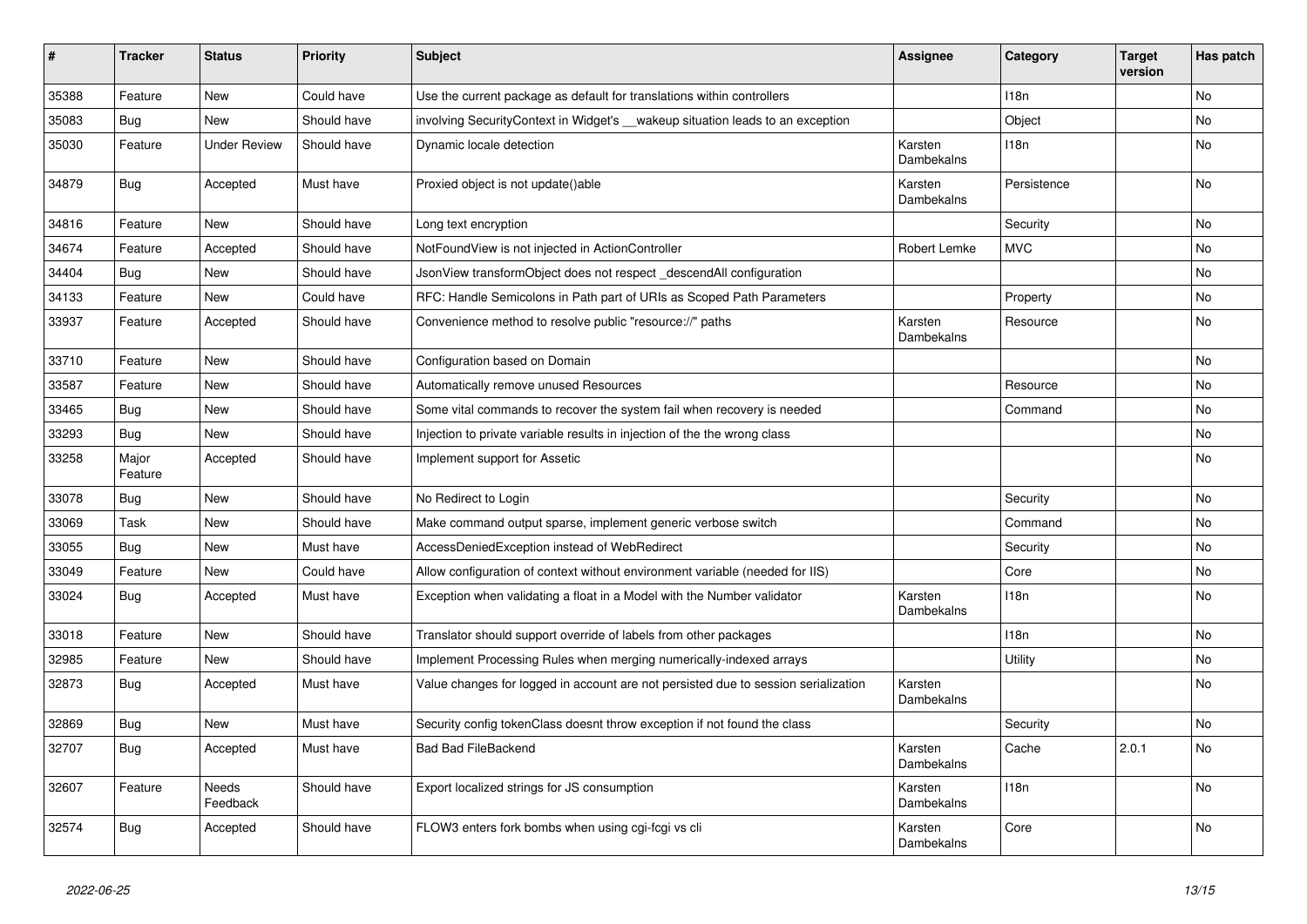| #     | <b>Tracker</b> | <b>Status</b>            | <b>Priority</b> | <b>Subject</b>                                                                   | <b>Assignee</b>       | Category          | <b>Target</b><br>version | Has patch |
|-------|----------------|--------------------------|-----------------|----------------------------------------------------------------------------------|-----------------------|-------------------|--------------------------|-----------|
| 32294 | Feature        | <b>New</b>               | Should have     | Lazy initialization of loggers                                                   |                       |                   |                          | No        |
| 32105 | <b>Bug</b>     | New                      | Must have       | IgnoreValidation ignored if ACL is set for this controller action                |                       | Security          |                          | No        |
| 31500 | <b>Bug</b>     | <b>Under Review</b>      | Must have       | Argument validation for CLI requests is not done                                 | Karsten<br>Dambekalns | Validation        |                          | No        |
| 31484 | Feature        | Needs<br>Feedback        | Could have      | possibility to modify inner workings of proxy class builder                      |                       |                   |                          | No        |
| 31339 | Task           | On Hold                  | Could have      | Search                                                                           |                       | Documentation -   |                          | No        |
| 31262 | Feature        | New                      | Should have     | Named arguments in Objects.yaml for constructor arguments                        |                       | Object            |                          | No        |
| 31261 | Feature        | New                      | Should have     | Virtual objects - generate proxy classes for interfaces                          |                       | Object            |                          | No        |
| 31210 | <b>Bug</b>     | New                      | Must have       | constructor of proxy class not compatible with interfaces defening a constructor |                       | Object            |                          | No        |
| 30933 | Feature        | Needs<br>Feedback        | Should have     | Check for unique constraints on add()                                            | Karsten<br>Dambekalns | Persistence       |                          | No        |
| 30890 | Feature        | Accepted                 | Should have     | Developer Toolbar                                                                | Christian Müller      | <b>MVC</b>        |                          | No        |
| 30423 | Feature        | New                      | Should have     | Rendering template of other action without forward                               |                       | <b>MVC</b>        |                          | <b>No</b> |
| 29972 | Feature        | <b>Under Review</b>      | Should have     | <b>Configurable Redirects</b>                                                    | <b>Tim Kandel</b>     | MVC - Routing     |                          | No        |
| 29258 | Feature        | <b>Needs</b><br>Feedback | Should have     | Provide a way to override classes by environment                                 |                       |                   |                          | No        |
| 28399 | Feature        | Needs<br>Feedback        | Should have     | Validation message and code should be configurable for bundled validators        |                       | Validation        |                          | <b>No</b> |
| 28319 | Bug            | Needs<br>Feedback        | Should have     | Access denied will be logged at the wrong location in nested calls               |                       | Security          |                          | No        |
| 28136 | Feature        | New                      | Should have     | HTTP Semantics for Transactions and more                                         |                       | Persistence       |                          | No        |
| 28074 | Feature        | Needs<br>Feedback        | Should have     | Provide a shell script that installs Phoenix or FLOW3 from git                   | Markus Bucher         |                   |                          | No        |
| 28052 | Feature        | On Hold                  | Should have     | Possibility to enable or disable accounts                                        | Julian Kleinhans      | Security          |                          | No        |
| 28016 | <b>Bug</b>     | Needs<br>Feedback        | Should have     | Cascade remove of cleared ArrayCollection                                        | Karsten<br>Dambekalns | Persistence       |                          | No        |
| 27798 | Bug            | Accepted                 | Must have       | CSRF protection not working for forms in a plugin                                |                       | Security          | 2.0.1                    | No        |
| 27721 | <b>Bug</b>     | Needs<br>Feedback        | Should have     | Permissions of uploaded resources not correct                                    | Karsten<br>Dambekalns | Resource          |                          | No        |
| 27561 | Task           | Accepted                 | Could have      | Complete documentation                                                           |                       | - Documentation - |                          | No        |
| 27379 | Bug            | Needs<br>Feedback        | Must have       | add check to clear the database at tearDown in testing                           |                       |                   |                          | No        |
| 27322 | Feature        | On Hold                  | Should have     | Add support for Appserver-in-PHP, which could result in much faster executions.  | Christopher<br>Hlubek |                   |                          | No        |
| 27088 | <b>Bug</b>     | On Hold                  | Should have     | initializeObject() is called too early when reconstructing entities              |                       | Object            |                          | No        |